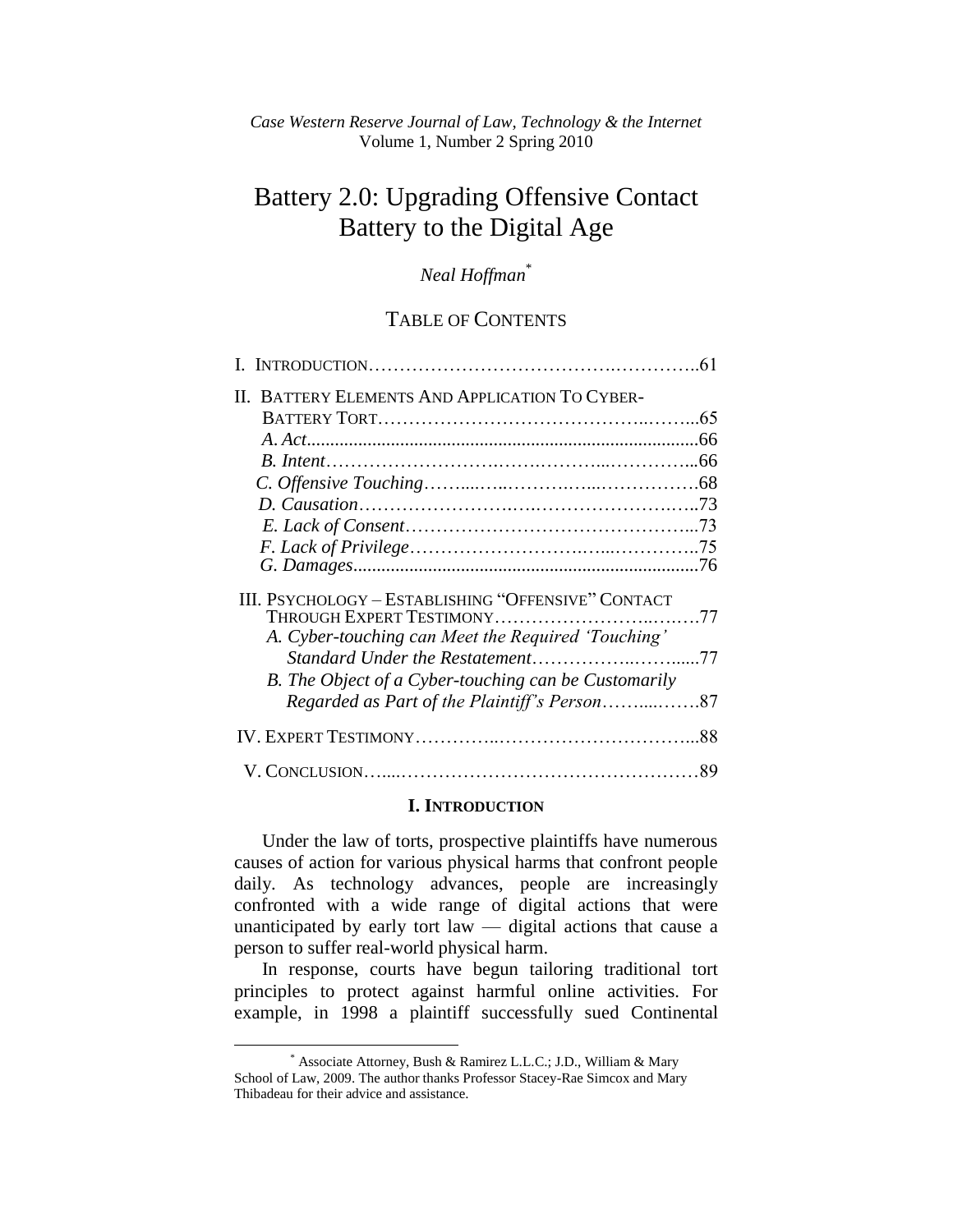Express after a pilot took a photo of the plaintiff and superimposed the plaintiff's face onto online nude photographs.<sup>1</sup> In 2000, EBay won a trespass to chattel judgment against Bidder's Edge after Bidder's Edge used spiders to data mine EBay's website.<sup>2</sup> Online cyber-harassment claims have also led to positive results for plaintiffs by providing relief to plaintiffs who suffered real-world harm from a defendant's online actions.<sup>3</sup>

Some scholars still argue that limitations exist on the application of current tort law to harmful online activities. Benjamin Duranske, for example, argues that certain limitations currently prevent the application of traditional touch-based torts to online conduct.<sup>4</sup> In analyzing the possibility of online touchbased torts, Duranske maintains that such torts are barred by concepts such as the doctrine of consent<sup>5</sup> or the "magic circle"<sup>6</sup> of play theory.<sup>7</sup> Duranske's argument is elegantly summarized:

No matter how dangerous a sword-swinging Level 70 Night Elf appears in World of Warcraft, he can't *really* hurt the physical player behind the keyboard, and everyone knows that. The same is true regarding periodic claims of ‗virtual rape.' No matter how offensive, objectionable, and wrong it may be for someone to cause an unwanted sexual animation or text

<sup>&</sup>lt;sup>1</sup> Butler v. Continental Express, Inc., No. 96-1204096, 1998 WL 2023763 (Tex. Dist. Ct.-9<sup>th</sup> June 8, 1998) (awarding plaintiff damages for defamation per se, intentional infliction of emotional distress, invasion of privacy, and punitive damages).

<sup>2</sup> Ebay, Inc. v. Bidder's Edge, Inc., 100 F. Supp. 2d 1058 (N.D. Cal. 2000). 3 *See, e.g.*, Sec'y, United States Dep't of Hous. & Urban Dev. v. Wilson,

No. 03-98-0692, 2000 WL 988268 (H.U.D. A.L.J. July 19, 2000) (awarding a white female and her bi-racial daughter \$283,683.64 and \$827,793.75 respectively for violations of 42 U.S.C. § 3617 (2006), and emotional distress suffered from threats posted on a white supremacist webpage). *See also* Catherine E. Smith, *Intentional Infliction of Emotional Distress: An Old Arrow Targets the New Head of the Hate Hydra*, 80 DENV. U. L. REV. 1, 33-61 (2002) (offering a detailed discussion of the *Wilson* case and its implications).

<sup>4</sup> BENJAMIN TYSON DURANSKE, VIRTUAL LAW: NAVIGATING THE LEGAL LANDSCAPE OF VIRTUAL WORLDS 179-80 (2008) (proposing that touch-based torts cannot exist until technology moves into the realm of player immersion through things such as virtual reality).

<sup>&</sup>lt;sup>5</sup> Consent is defined as "willingness in fact for conduct to occur." RESTATEMENT (SECOND) OF TORTS § 892(1) (1965). This view encompasses the principle of *volenti non fit injuria*, or "the volunteer suffers no wrong." Thus, effective consent constitutes a complete bar to tort liability. RESTATEMENT (SECOND) OF TORTS § 892A (1965).

<sup>6</sup> *See generally* JOHAN HUIZINGA, HOMO LUDENS: A STUDY OF THE PLAY ELEMENT IN CULTURE  $(1970)$  (explaining that, under his "magic circle" theory, play should be protected from the reach of the real world and, to a degree, the real world should be protected from activities defined as play). Under Huizinga's theory, tort law is not applicable to play activities.

<sup>7</sup> DURANSKE, *supra* note 4, at 178-80.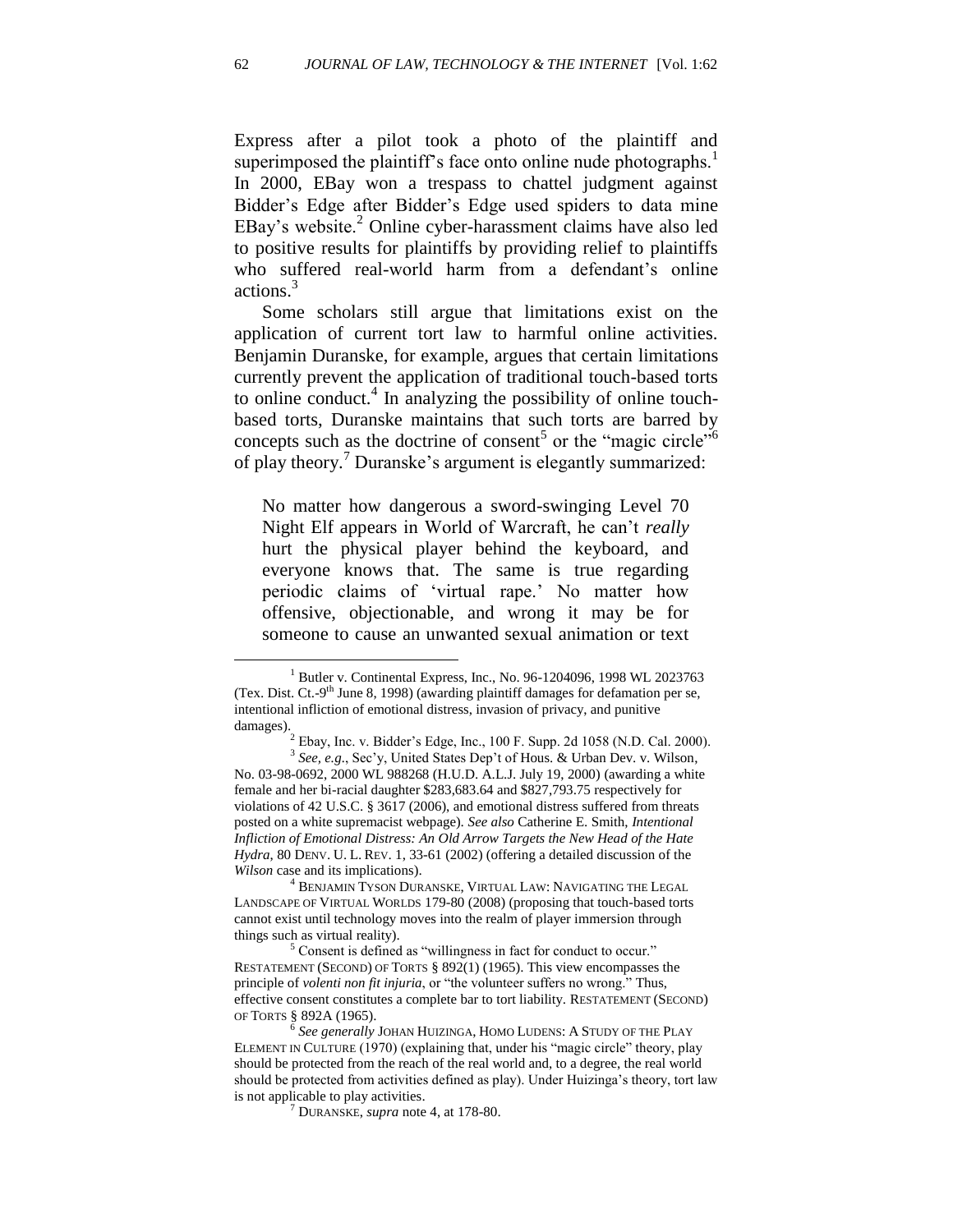involving a user's avatar to appear on that user's computer screen, it simply does not meet any state's legal definition of "rape" . . . . [A]ctual, actionable assault and battery that require physical contact are simply not possible in virtual worlds and games. At least not yet.<sup>8</sup>

Duranske is correct that cyber-battery theory does not apply (except in limited circumstances) to online games such as World of Warcraft, where touching that might give rise to the tort is almost always consensual. Yet even Duranske recognizes that free-form social worlds are governed differently than a game environment such as Ultima Online or World of Warcraft.<sup>9</sup> People who participate in free-form social worlds could apply tort law to protect themselves against harms suffered online. However, these tort principles need not be limited, and could potentially protect people engaging in a wider variety of online activity.

People who engage in online activities are potentially affected by a digital harm. Though these individuals may suffer relatively minor physical injury, they may suffer incredibly intense psychological injury as a result of the harmful conduct. Current tort law provides these individuals only minimal options, if any, to redress the harm they suffered, and current criminal law may provide no options at all.

For instance, if a person hacks into another's personal website, Facebook account, or Second Life account, courts may find him criminally liable for unauthorized use of a computer or hacking, and may suffer a criminal penalty.<sup>10</sup> The overall goal of the prosecution is to protect society as a whole from similar actions. However, the individual victims of hacking and similar crimes have few options in seeking recovery for the harms they suffered, and for the costs they have incurred to make themselves whole.

In the civil realm, there are only minimal remedies for computer based crimes and other wrongs. Plaintiffs may seek recovery for physical harm to damaged property. However, this action is likely precluded if there was also an intentional infliction of emotional distress suit. Similarly, if plaintiffs are limited to a simple action for trespass, it is unlikely they recover any psychological damages that they suffer.

<sup>8</sup> *Id.* at 180.

<sup>9</sup> *Id.* at 179-80.

 $^{10}$  For example, under California law, a person who intentionally hacks into another person's Facebook account without that person's permission is subject to monetary fines or imprisonment. *See* CAL. PENAL CODE § 502 (d)(1-2) (West 2010).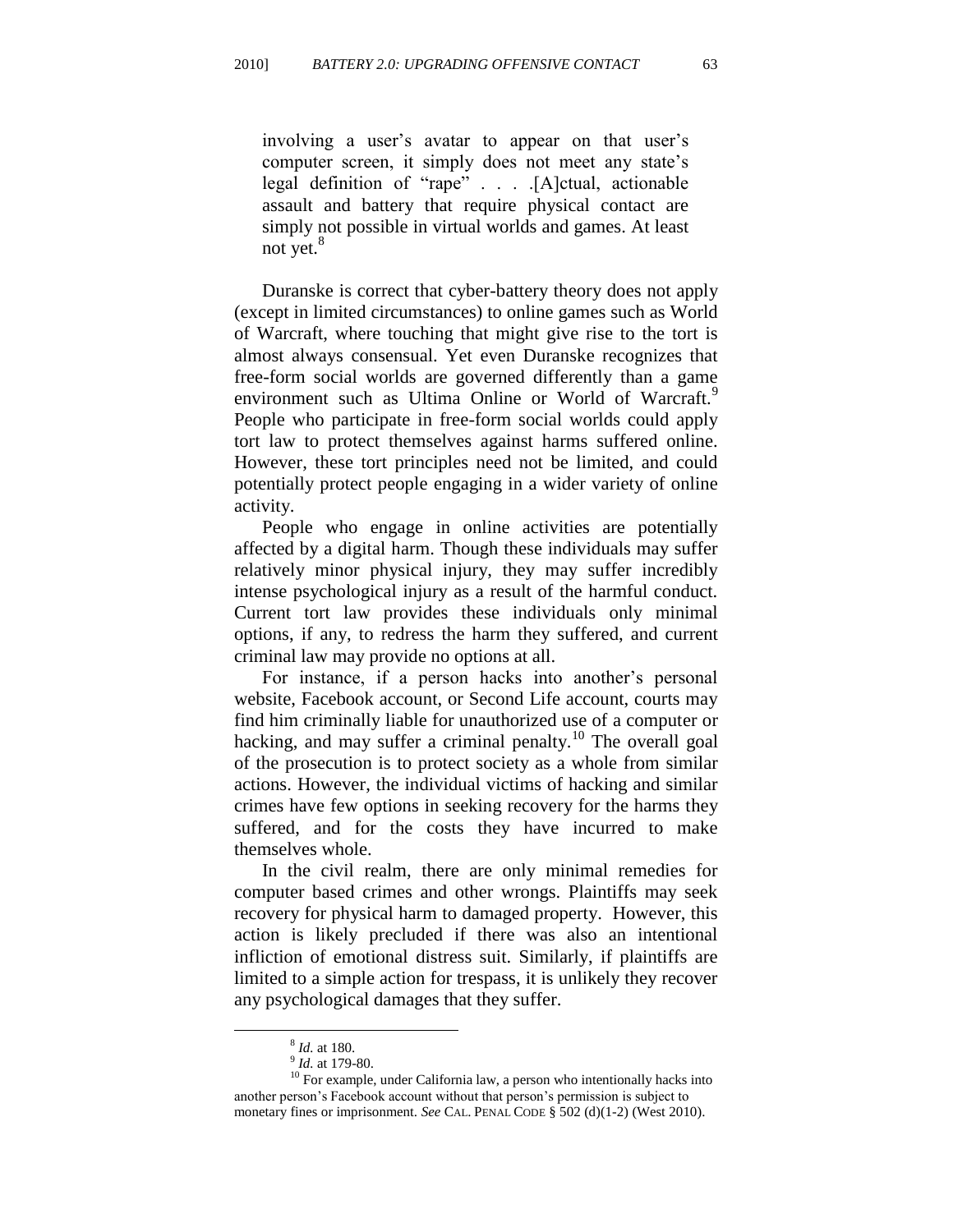As an example, suppose a person questioning his sexual orientation uses his website or his digital self to explore and come to terms with that aspect of his life. If a hacker takes over his account and causes harm, a simple civil trespass action for hacking may fail to remedy the full range of psychological consequences that the hacker has created. The victim may be driven to self-loathing or self-denial, experience deep feelings of persecution or rejection, cause harm to himself or others, or take his own life. As a real-world example, a girl named Megan Meier committed suicide after suffering an incident of cyberbullying on Facebook.<sup>11</sup> Had she not committed suicide, civil and criminal law would provide few remedies for justice, and almost none would allow Megan to recover for the clear psychological damage she suffered.<sup>12</sup> In Megan's case, she could possibly sue for intentional infliction of emotional distress. However, an intentional infliction of emotional distress case prevents plaintiffs from recovering for any financial loss to their website or Second Life character.

Some victims may need more than simple recognition that an online harm caused emotion distress; they may be better helped by legal recognition that what the perpetrator did was a battery on them, and caused a direct harm to their physical being. Online victims can suffer serious damage as a result of digital actions taken against them. Simple recognition by society that these people suffered concrete attacks on their identities may do more for the healing process than any punishment to the perpetrator. Only recognition of the wrongful action as a battery can potentially make them whole again.<sup>13</sup> However, given the elements of the tort of battery, only the flexibility of offensive contact battery provides plaintiffs with a viable cause of action against the individuals who caused them harm online. This is because it allows plaintiffs to recover not only for financial losses, but also for any psychological damage they may suffer.

This Article seeks to apply the tort of offensive contact battery to the digital age, exploring whether a cause of action for cyber-battery would survive under current law. It concludes that it is entirely possible for an offensive contact cyber-battery suit

<sup>11</sup> P.J. Huffstutter, *A Town Fights Back in Myspace Suicide Case*, L.A. TIMES, Nov. 22, 2007, *available at* http://www.latimes.com/news/local/la-memyspace22nov22,0,6270775.story.

<sup>12</sup> *See* Megan Meier Foundation, http://www.meganmeierfoundation.org (last visited Mar. 23, 2010).

 $13$  This is so because the law of assault cannot be reconciled with digital harms, because assault requires the victim to actively perceive the harm as it is occurring. Because of the nature of data transmission, the victim of a digital harm cannot possibly perceive the harm the moment the perpetrator carries it out. Thus, the victim is unable to claim he suffered a criminal or civil assault.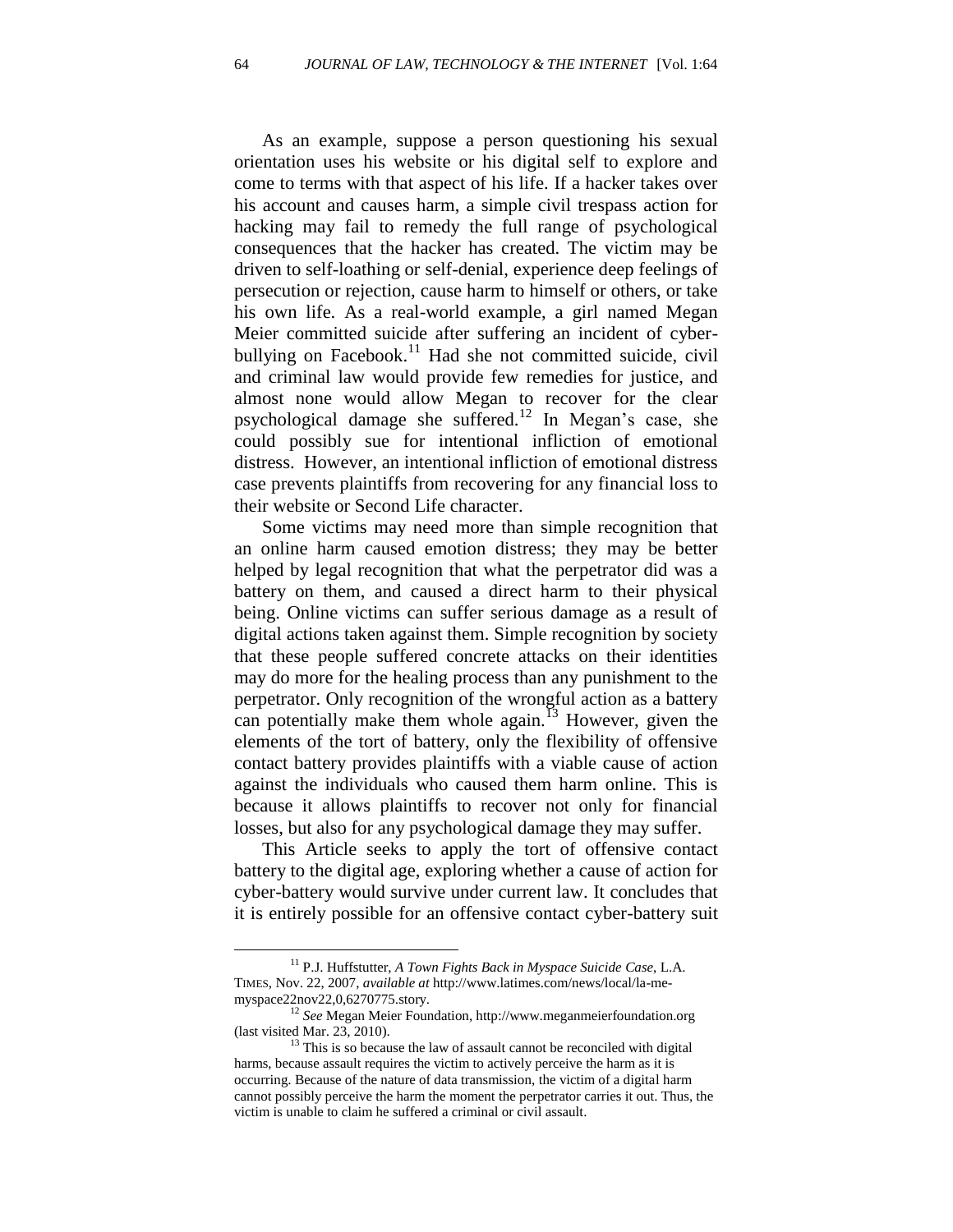to succeed under the law of the Second Restatement of Torts.<sup>14</sup> Part II of this Article reviews the elements and law of offensive contact battery, and discusses the current technological landscape, which allows for successful cyber-battery claims. Part III discusses specific psychology-based arguments, which allow for a digital harm to in some cases rise to the level of a valid offensive contact battery claim. Finally, Part IV briefly discusses the critical role expert witnesses must play if an offensive contact cyber-battery case is to succeed.

#### **II. BATTERY ELEMENTS AND APPLICATION TO CYBER-BATTERY TORT**

Before proceeding to develop and apply the cyber-battery tort, one must make two assumptions. First, one must assume that jurisdiction is properly established. Second, one must assume that the anonymity issue often inherent in online activity is not present, or that evidence is available to prove the defendant's identity.<sup>15</sup> Section 18 of the Restatement (Second) of Torts states that:

An actor is subject to liability to another for battery if (a) he acts intending to cause a harmful or offensive contact with the person of the other or a third person, or an imminent apprehension of such a contact, and (b) an offensive contact with the person of the other directly or indirectly results.<sup>16</sup>

Offensive contact battery requires that the defendant act, without consent, intending to cause an offensive contact with the plaintiff, directly or indirectly.<sup>17</sup> This tort is broken into seven specific areas of discussion: (a) the act, (b) intent, (c) offensive touching, (d) causation, (e) lack of consent, (f) lack of privilege, and (g) damages. A plaintiff must prove all of these elements in order for a plaintiff to succeed in a cyber-battery case.

<sup>14</sup> *See* discussion *infra* Part II.A-G, III.A-B.

<sup>&</sup>lt;sup>15</sup> In some scenarios, the victim will know the identity of the defendant, but given the anonymous nature of the Internet, there may be situations in which a suit must proceed against a John Doe defendant until the defendant's identity can be determined during discovery. In scenarios (such as password theft) that result in the harm, for the sake of discussion we should assume that the identity of the defendant is known.

<sup>&</sup>lt;sup>16</sup> RESTATEMENT (SECOND) OF TORTS § 18 (1965).

<sup>17</sup> *Id.*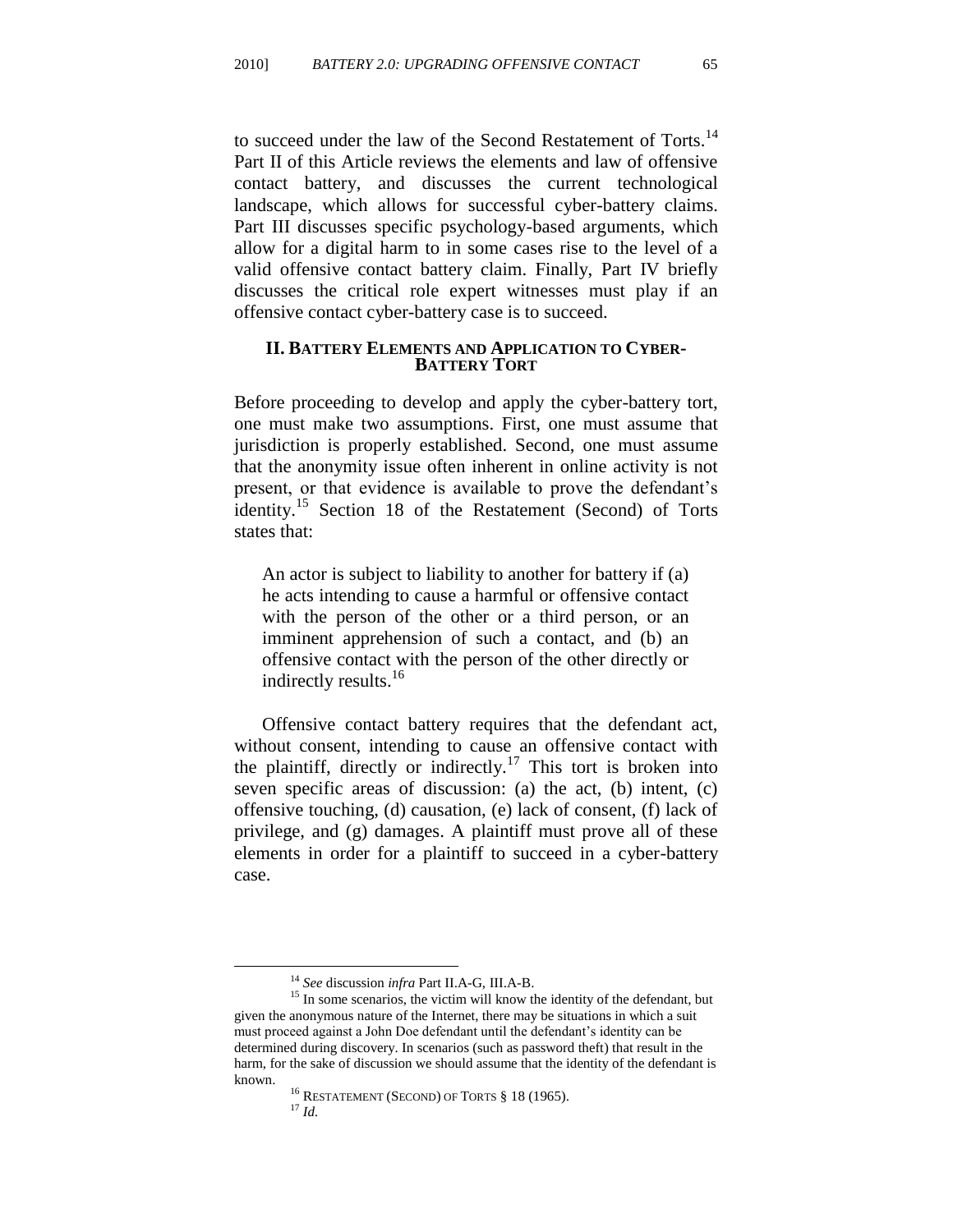#### *A. Act*

The meaning of the word "act" is governed by Section 2 of the Second Restatement of Torts. The term "act" refers to "an external manifestation of the actor's will, and does not include any of its results," no matter how direct, immediate, or intended the results are.<sup>18</sup> For example, if the actor points a pistol at another and pulls the trigger, the "act" is the pulling of the trigger, not the contact of the bullet hitting the person.<sup>19</sup>

In the context of cyber-battery, the "act" is the defendant's action, which created the digital harm. Examples of digital acts include typing on a keyboard, clicking with a mouse, or designing and launching a computer virus. Because "act" refers to an external manifestation of the actor's will, rather than the results, all that a plaintiff must prove is this simple external action.<sup>20</sup> A defendant's "act" is relatively easy to prove in cyberbattery cases. The greater challenge in satisfying this element is identifying the defendant and linking him to the action that caused harm.

#### *B. Intent*

To prove intent, the plaintiff generally must show that the defendant performed an act with the intent to inflict an offensive touching on the plaintiff or a third person.<sup>21</sup> The word "intent" denotes that the actor desires to cause the consequences of his act, or that he believes the consequences are substantially certain to result from it.<sup>22</sup> In essence, the defendant simply needs to desire the harmful or offensive touching, or believe that the offensive touching was substantially certain to result from his act. $^{23}$ 

The Section 8A intent test is a subjective test based on what was in the defendant's mind when he acted.<sup>24</sup> A jury would not

<sup>18</sup> *Id.* § 2.

<sup>19</sup> *Id.* § 2 cmt. c.

 $^{20}$   $\mathrm{Id}.$ 

<sup>&</sup>lt;sup>21</sup> RESTATEMENT (SECOND) OF TORTS  $§$  18(1)(a) (1965).

<sup>22</sup> *Id.* § 8A.

<sup>23</sup> *See, e.g.*, Garrett v. Dailey, 279 P.2d 1091, 1094 (Wash. 1955) (explaining that "unless he [the actor] realizes that to a substantial certainty, the contact or apprehension will result, the actor has not that intention which is necessary to make him liable…‖). *See also* Frey v. Kouf, 484 N.W.2d 864, 867 (S.D. 1992) (―To establish intentional conduct, more than the knowledge and appreciation of risk is necessary; the known danger must cease to become only a foreseeable risk which an ordinary, reasonable, prudent person would avoid (ordinary negligence), and become a *substantial certainty*." (emphasis in original) (quoting VerBouwens v. [Hamm Wood Products,](http://www.westlaw.com/Find/Default.wl?rs=dfa1.0&vr=2.0&DB=595&FindType=Y&SerialNum=1983128440) 334 N.W.2d 874 (S.D. 1983))).

<sup>&</sup>lt;sup>24</sup> RESTATEMENT (SECOND) OF TORTS  $§ 8A(1965)$ .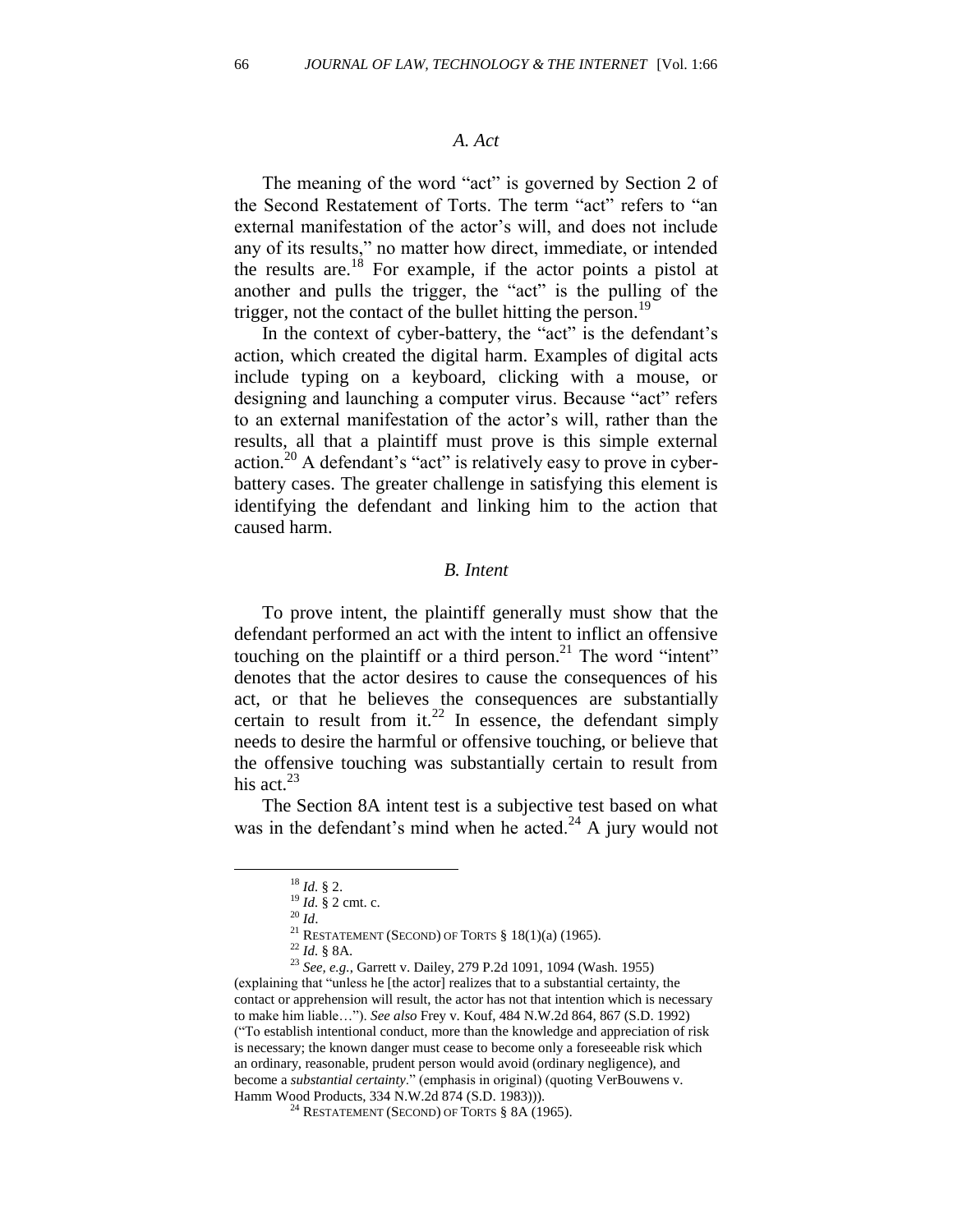ask what a reasonable person would have desired or believed, but rather what this particular defendant in fact desired or believed. $25$ 

All consequences which the actor desires to bring about are intended . . . . Intent is not, however, limited to consequences which are desired. If the actor knows that consequences are certain or substantially certain, to result from his act, and still goes ahead, he is treated by the law as if he had in fact desired to produce the result.<sup>26</sup>

The defendant's motive is immaterial; tort law is only concerned with whether the defendant had the requisite intent based on desire or belief, or under the substantial certainty test. $^{27}$ 

The Second Restatement of torts also contains a caveat because the interest protected by offensive contact battery is a dignitary interest, the contact must be an intentional *invasion*. 28 There is no liability for an act involving a risk, no matter how great or unreasonable, if the risk is only causing an offensive contact.<sup>29</sup> The interest in freedom from bodily contact that causes no tangible harm, but is merely offensive to a reasonable sense of personal dignity, is "protected only against acts which are intended to invade it or to invade some other interest of personality of the person who is touched.<sup>330</sup> This is contrary to the interest in freedom from bodily harm, which is protected against intentional invasions, negligence, and unintentional, reckless invasions. Thus, Section 18 of the Second Restatement requires that the defendant act with the purpose of bringing about an offensive contact, or with knowledge that such a result is substantially certain to occur.  $31$ 

Considering the nature of harms that would give rise to a cyber-battery claim, the intent element is likely easy for a plaintiff to establish, particularly with the assistance of a

<sup>25</sup> *Id.*

<sup>26</sup> *Id.* § 8A cmt. b. *See also* Vosburg v. Putney, 50 N.W. 403, 404 (1891) (―The rule of damages in actions for tort was held… to be that the wrongdoer is liable for all injuries resulting directly from the wrongful act, whether they could or could not have been foreseen by him.").

RESTATEMENT (SECOND) OF TORTS § 20 (1965) (stating that if an act ―causes an offensive bodily contact to the other, the actor is subject to liability to the other although the act was not done with the intention of bringing about the resulting offensive contact").

<sup>28</sup> *Id.* § 18 cmt. g.

<sup>29</sup> *Id.*

<sup>&</sup>lt;sup>30</sup> RESTATEMENT (SECOND) OF TORTS Intro. Notes (1965).

<sup>31</sup> *Id.* § 18, cmt. e.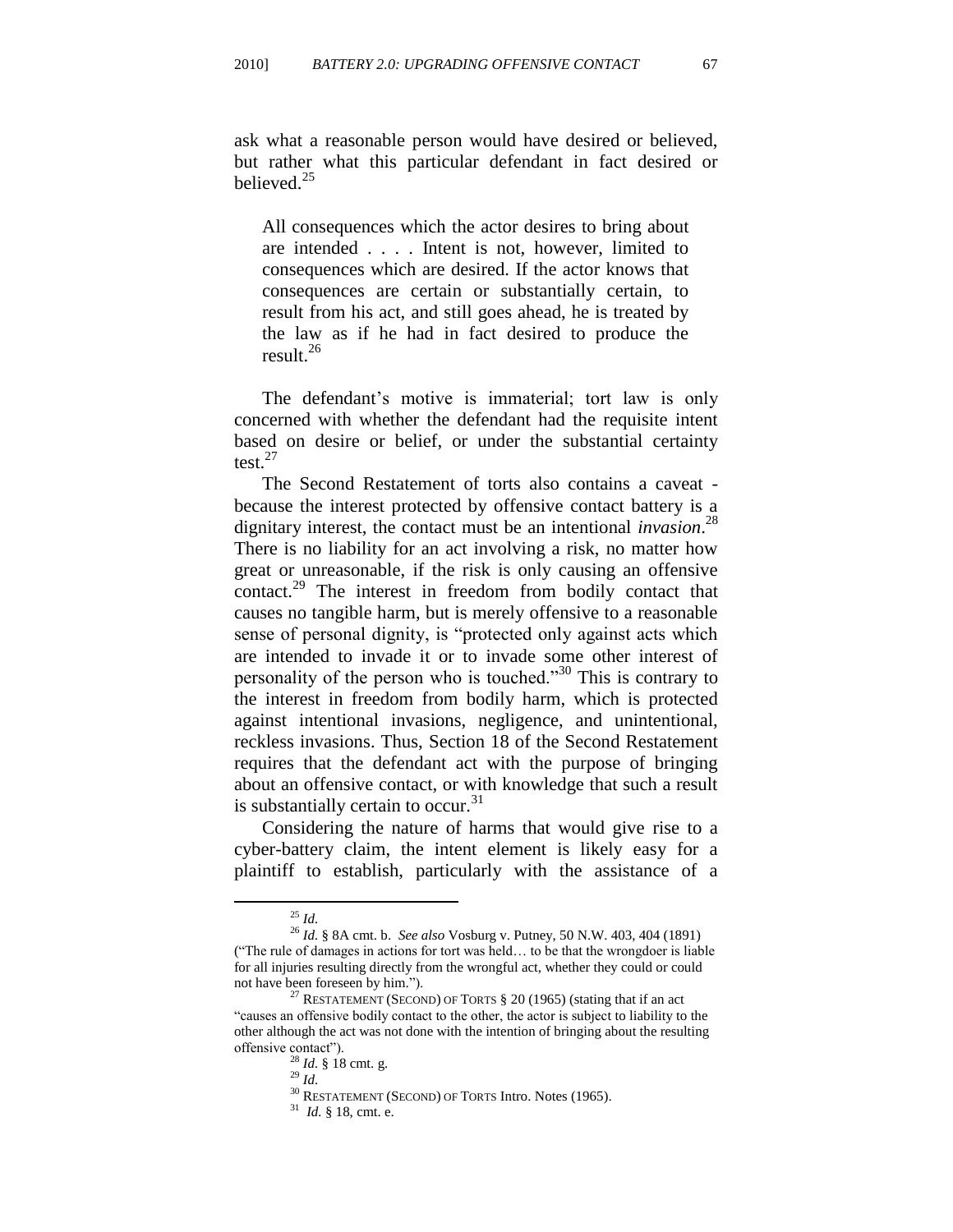computer expert. Acts of creating or sending a computer virus, hacking into a webpage, stealing a password, or destroying a piece of digital property all require a deliberate and intentional act. A defendant who performs any of those acts, among others, knows with substantial certainty what consequences will result. If a plaintiff can lay out, in exact detail, the steps taken by the defendant, this is normally sufficient to show a jury that the defendant intended the consequences of his actions.

# *C. Offensive Touching*

To make a case for battery, the plaintiff must show that the defendant's intentional act resulted in an offensive touching of the plaintiff's person, or something so closely associated with the plaintiff as to make the touching tantamount to a physical invasion of the plaintiff's person.<sup>32</sup> The definition of offensive contact under Section 18 of the Second Restatement is governed by Section  $19<sup>33</sup>$  A touching is offensive if it offends a reasonable person's sense of personal dignity.<sup>34</sup> A comment to Section 19 states that for a touching to offend "a reasonable" sense of personal dignity," the contact must "offend the ordinary person" rather than a person "unduly sensitive as to his personal dignity."<sup>35</sup> Therefore, offensive contact is "contact which is unwarranted by the social usages prevalent at the time and place at which it is inflicted.<sup>356</sup> However, a caveat to Section 19 states that "[t]he Institute expresses no opinion as to whether the actor is liable if he inflicts upon another a contact which he knows [is] offensive to another's known but abnormally acute sense of personal dignity."<sup>37</sup>

Section 18's broad scope, though, is the reason why a cybertort for battery is actionable. Comment (c) of Section 18 states that:

In order to make the actor liable under the rule stated in this Section, it is not necessary that he should bring any part of his own body in contact with another's person. It

<sup>32</sup> *Id.* § 18.

<sup>33</sup> *See id.* § 19.

<sup>34</sup> *See Id.* § 19.

 $^{35}$  *Id.* § 19, cmt a.

<sup>36</sup> *Id.*

<sup>37</sup> *Id.* § 19, caveat; *See* Richmond v. Fiske, 160 Mass. 34, 35 N.E. 103 (1893) (allowing recovery where the defendant touched the plaintiff to wake him up and presented a milk bill after being told not to do so); *See also* RESTATEMENT (SECOND) OF TORTS § 27 (1965) (explaining that the actor is liable for assault if the act intends to put another in apprehension of immediate bodily contact even where a person of reasonable courage would not have been in such apprehension).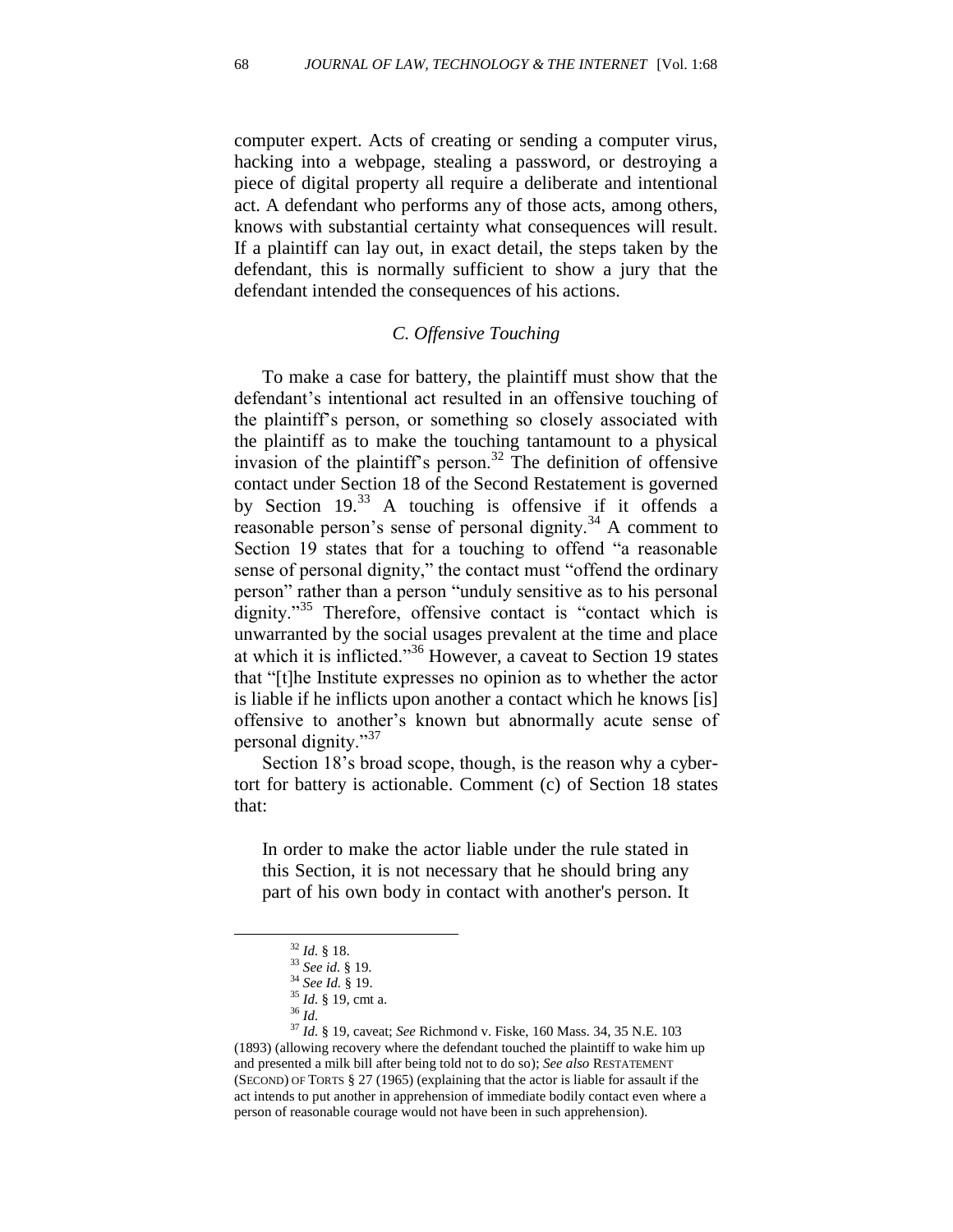is enough that he intentionally cause his clothing or anything held or attached to him to come into such contact.…Since the essence of the plaintiff's grievance consists in the offense to the dignity involved in the unpermitted and intentional invasion of the inviolability of his person and not in any physical harm done to his body, it is not necessary that the plaintiff's actual body be disturbed. Unpermitted and intentional contacts with anything so connected with the body as to be customarily regarded as part of the other's person and therefore as partaking of its inviolability is actionable as an offensive contact with his person….If the actor recognizes any object, however slightly or remotely attached to the other's person, as being so far a part of the other's personality that he can accomplish his purpose of offending the other by some contact with it, it is not unreasonable to regard the object in the same light and, therefore, to make the actor liable under the rule stated in this Section. This may well be so although the connection with the plaintiff's body is so slight that if the actor had dealt with the object as a thing and not as a means through which he could reach and offend the other's dignity, the other as a reasonable man should not regard the integrity of his person as violated.<sup>38</sup>

This is the critical language on offensive contact battery. Specifically, Comment (c) sets forth the principles that govern offensive contact battery of all forms. This section sets the parameters for the tort and allows for the tort's application to digital harms.

Under Comment (c), a plaintiff's physical body does not need to be touched. The comment makes it clear that "it is not necessary that the plaintiff's actual body be disturbed.<sup>39</sup> The tort can proceed so long as the thing touched, "however slightly" or remotely attached to the other's person," is "so connected with the body as to be customarily regarded as part of the other's person."<sup>40</sup> This principle was applied in early offensive battery cases. In a case from 1784, *Respublica v. De*  Longchamps,<sup>41</sup> the defendant struck the plaintiff's cane and was held liable for assault and battery. The U.S. Supreme Court held that the defendant's actions were "of that kind, in which the insult is more to be considered, than the actual damage; for,

<sup>38</sup> RESTATEMENT (SECOND) OF TORTS § 18, cmt. c. (1965).

<sup>39</sup> *Id.* <sup>40</sup> *Id.*

<sup>&</sup>lt;sup>41</sup> 1 U.S. 111 (1784).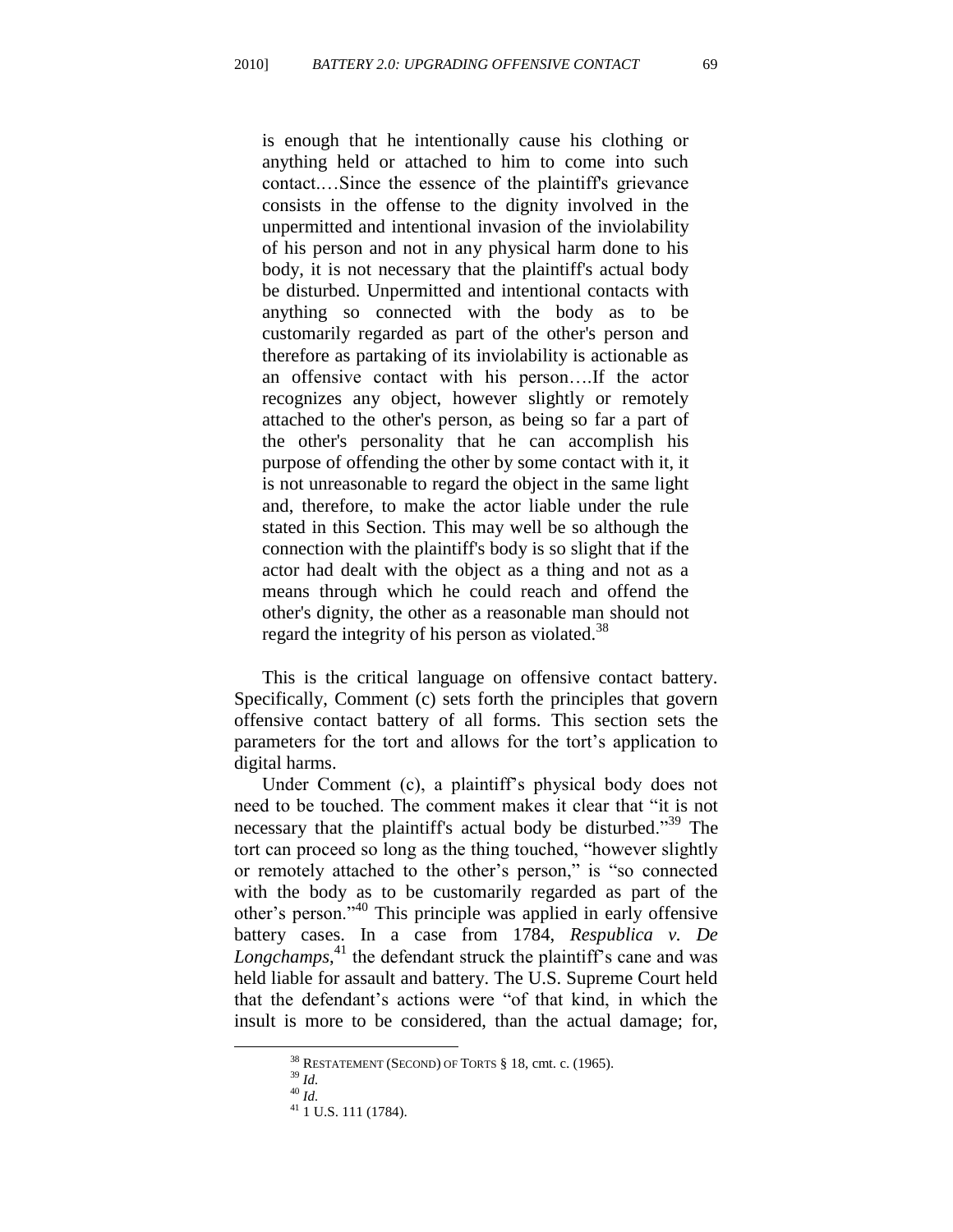though no great bodily pain is suffered by a blow on the palm of the hand, or the skirt of the coat, yet these are clearly within the legal definition of the Assault and Battery.... $n^{42}$  This recognition that "the insult is more to be considered, than the actual damage<sup> $3$ </sup> is an acknowledgment that the offending behavior does not actually have to physically harm the plaintiff in order for the plaintiff to recover. Additionally, the Court noted that "anything attached to the person, partakes of its inviolability."<sup>44</sup> These principles have expanded to cover other cases where no actual contact occurred, including instances of one spitting in another's face,<sup>45</sup> knocking a flashlight out of another's hand,<sup>46</sup> seizing a package being carried,<sup>47</sup> taking a plate from a person,<sup>48</sup> and snatching away a book.<sup>49</sup> Indeed, the court in *Fisher v. Carrousel Motor Hotel* stated clearly that "actual physical contact is not necessary to constitute a battery, so long as there is contact with clothing or an object closely identified with the body." $50$ 

Comment (c) and case law also make it clear that a defendant can cause a battery by acting through an object that in turn acts upon the plaintiff, rather than acting directly on the plaintiff. This means that while in cases like *Fisher<sup>51</sup>* and *Alcorn v. Mitchell*, <sup>52</sup> where the defendant actually acted on the plaintiff's body (grabbing a plate held in his hand and spitting in his face, respectively), direct, physical action is not necessary. For example, in *Garrett v. Dailey*<sup>53</sup> the defendant was accused of committing a battery by pulling out a chair from underneath the plaintiff. There, the defendant's action was not directly on the woman, but rather on the chair. The battery (the woman

<sup>42</sup> *Id.* at 114.

<sup>43</sup> *Id.*

<sup>44</sup> *Id.*

<sup>45</sup> *See generally* Alcorn v. Mitchell, 63 Ill. 553 (1872) (finding the

defendant guilty of trespass where a person spat in the face of the defendant at the adjournment of trial).

<sup>46</sup> *See generally* New Mexico v. Ortega, 113 N.M. 437, 827 P.2d 152 (1992) (finding defendant guilty of battery where defendant knocked a flashlight from a police officer's hand).

<sup>47</sup> *See generally* Morgan v. Loyacomo, 1 So.2d 510 (Miss. 1941) (finding defendant guilty of assault and battery when defendant followed suspected shoplifter out of store and forcibly seized the package).

<sup>48</sup> *See generally* Fisher v. Carrousel Motor Hotel, Inc., 424 S.W.2d 627 (Tex. 1967) (finding employee guilty of battery for snatching a plate from the hands of a guest at a buffet luncheon).

<sup>49</sup> *See generally* S.H. Kress & Co. v. Brashier, 50 S.W.2d 922 (Tex. Civ. App. 1932) (finding manager guilty of assault when violently jerked a pattern book from the hands of a customer).

<sup>50</sup> *Fisher*, 424 S.W. at 629 (citations omitted).

<sup>51</sup> 424 S.W.2d 627 (1967).

<sup>52</sup> 63 Ill. 553 (1872).

<sup>53</sup> Garrett v. Dailey, 279 P.2d 1091, 1094 (Wash. 1955).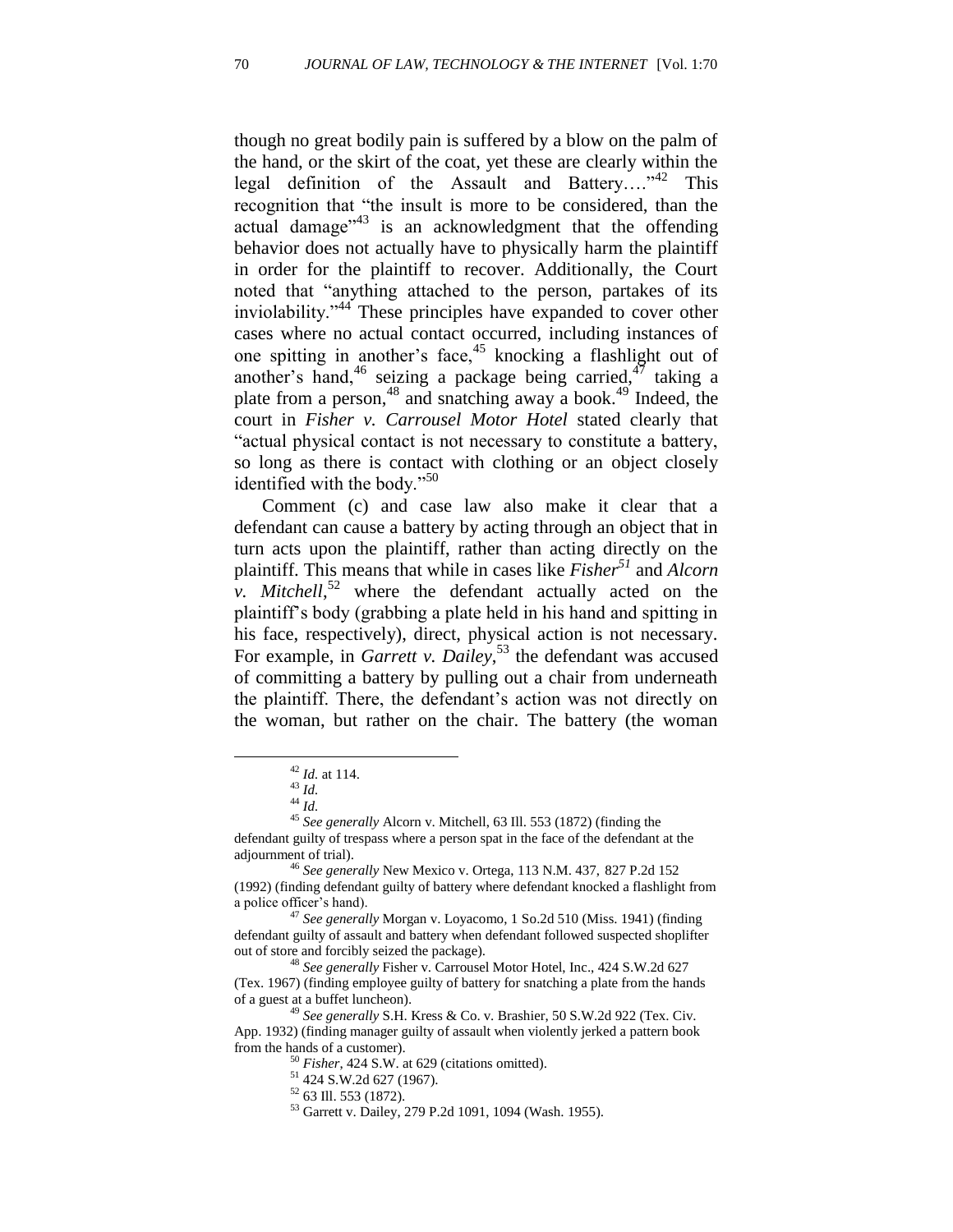falling to the ground) occurred as a result of the defendant's action of pulling the chair away. In the context of a cyber-tort, this allowance of indirect actions is critical, because a defendant committing cyber-battery can never act directly on the physical body of the plaintiff. The defendant must always utilize some instrument (usually a computer) in order initiate the touching.

Additionally, the language of Comment (c) does not state that the object acted upon must be physically attached, rather than emotionally or mentally attached to the person. Nor does the comment say that "person" only refers to a physical body.<sup>54</sup> Section 18 states only that the object acted upon must be part of the victim's personality, and that it is "so connected with the body" to be considered part of the person.<sup>55</sup> Comment (c) notes that the defendant's interpretation matters, and suggests that if the defendant believes he can offend the plaintiff by contacting the object, then the object is considered a part of the plaintiff and the defendant is liable.<sup>56</sup> Given the connection with identity and personality that some digital objects share, it is not a stretch to conclude that intangible digital objects can meet the standard of being "part of the person" under Comment (c).

Common law battery protections have extended to anything practically identified with the body, and a plaintiff's interest ―includes all those things which are in contact or connected with it."<sup>57</sup> " $[T]$ ouching anything connected with [the plaintiff's person], when done in a rude or insolent manner, is sufficient.<sup>58</sup> For example, in *Clark v. Downing*, <sup>59</sup> the plaintiff successfully sued the defendant for assault, after the defendant struck the plaintiff's horse. The important thing about *Clark* is that the plaintiff was not actually riding the horse or even around the horse when it was struck.<sup>60</sup> Instead, the plaintiff was inside a wagon that the horse eventually pulled.<sup>61</sup> Yet, the court found a sufficient connection between the plaintiff and the horse to hold the defendant liable.

In the context of cyber-battery, the plaintiff is not attached to the website, the massively-multiplayer online role-playing game ("MMORPG"), or the avatar, but is instead connected to those things through the medium of the computer. Indeed, the plaintiff is not even connected to the actual computer all the time. Yet,

<sup>54</sup> *Id.*

<sup>55</sup> *Id.*

<sup>56</sup> *Id.*

 $^{57}$  WILLIAM L. PROSSER ET AL., PROSSER AND KEETON ON TORTS 39 (5th ed.

<sup>1984).</sup>

<sup>58</sup> *See* Morgan v. Loyacomo, 1 So.2d 510, 511 (Miss. 1941).

<sup>59</sup> 55 Vt. 259 (1882).

<sup>60</sup> *Id.*

<sup>61</sup> *Id.*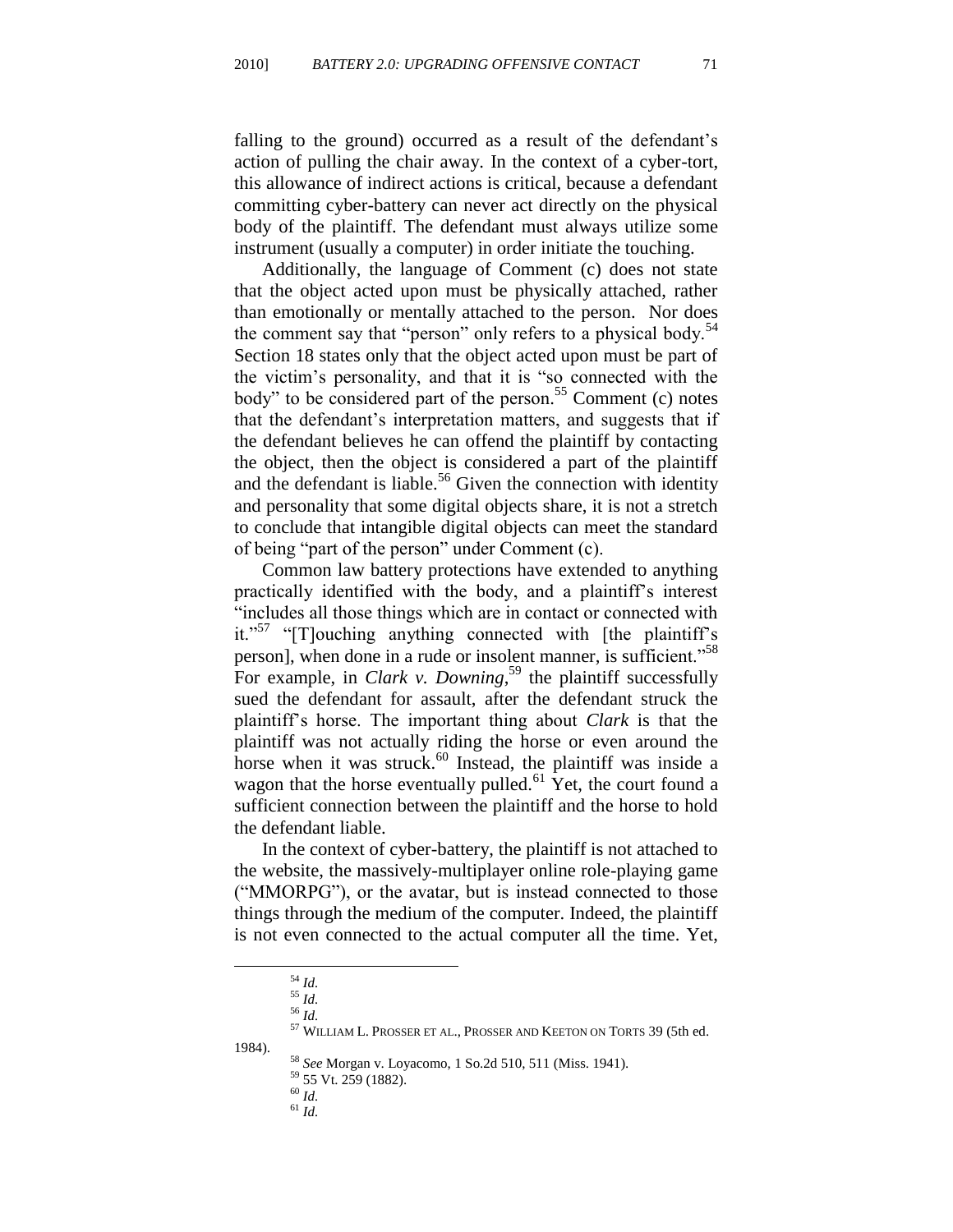the plaintiff can argue that he has such an emotional and psychological connection with an object (website, avatar, computer, or message board) that for all purposes it is connected with him so much as to be a part of him, much like how Clark was connected to his horse.

Finally, Comment (c) notes that the standard for judging whether a thing is considered a part of the plaintiff's person is a "customarily regarded" standard, meaning that the standard is open to modification by changing societal views.<sup>62</sup> Comment (a) of Section 19 also touches on this standard, stating that the requisite contact is "contact which is unwarranted by the social usages prevalent at the time and place at which it is inflicted.<sup> $55$ </sup> In order to meet this standard of proof, the plaintiff will likely have to introduce evidence of an object being connected with his person, likely through expert testimony. Thus, a psychologist (while already necessary to prove damages) becomes critical to establishing the offensive contact element and surviving a motion for summary judgment. This expert testimony is discussed in greater detail in Part IV.

In addition to Comment (c), Comment (d) of Section 18 also impacts the application of offensive contact battery to online activity. Comment (d) states that "it is not necessary that the other should know of the offensive conduct which is inflicted upon him at the time when it is inflicted.<sup> $564$ </sup> This comment makes it clear that the affront can be felt as keenly by the victim after the event as it can be when the event is being perpetrated, and that the wrong is no less wrong just because the victim may not perceive it at the exact moment it occurs. <sup>65</sup> Thus, an offensive wall posting, a hacking of a webpage or a deleted or assaulted avatar can all fall under a battery claim, even if the victim was not present at the moment the action took place. Comment (d) is absolutely critical to the survival of a cyberbattery claim, as most online harms occur when the victim is not present, or when the victim (by virtue of the nature of cyberspace) is unable to observe the battery.

If a plaintiff can establish through expert testimony that the target of the online touching was connected enough to the plaintiff's physical person, Comments (c) and (d) seem to allow this target to be considered as part of the plaintiff's person. If that target is a part of the plaintiff's person, the comments suggest that the defendant's conduct would constitute a touching for purposes of Section 18.

<sup>62</sup> RESTATEMENT (SECOND) OF TORTS § 18, cmt. c*.*

<sup>63</sup> *Id.* § 19, cmt. a.

<sup>64</sup> *Id.* § 18, cmt. d.

<sup>65</sup> *Id.*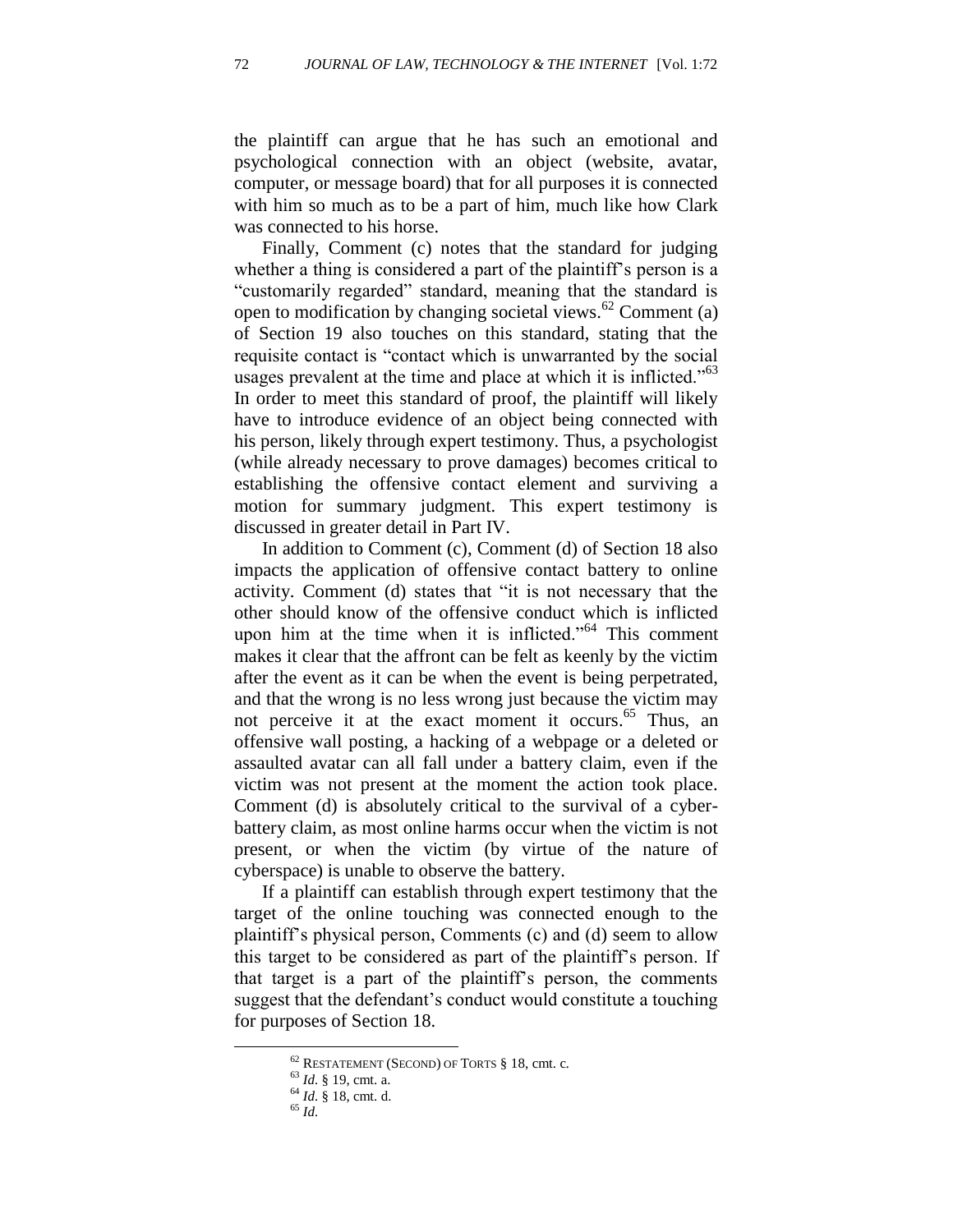#### *D. Causation*

The Second Restatement of Torts requires that the harmful or offensive touching is caused by the defendant's act or some force set into motion by the act. This causation element is satisfied if the defendant's conduct "directly or indirectly" results in the injury.<sup>66</sup> Assuming anonymity is not an issue, establishing that the defendant's act caused the offensive touching is not difficult. All a cyber-battery plaintiff must do is present evidence that the defendant committed the act, and that the act caused the resulting harm. The Restatement of Torts and case law make no requirement that the act take place in the real world, as opposed to a digital environment, in order to show causation. In addition, as long as the defendant acted intentionally, the law will hold the defendant liable for the direct and indirect consequences of his acts, regardless of whether they were foreseeable. $67$  This automatic liability prevents the defendant from arguing about any unanticipated consequences of his digital actions.

#### *E. Lack of Consent*

Under Section 892 of the Restatement of Torts, consent is defined as "willingness in fact for conduct to occur."<sup>68</sup> The Restatement codifies the common law principle of *volenti non fit injuria*, translated as: "to one who is willing, no wrong is done."<sup>69</sup> The Restatement allows consent to manifest either by  $\arctan^{70}$  or inaction, and notes that consent does not need to be communicated to the actor.<sup>71</sup> Additionally, if words or conduct are reasonably understood by the actor to intend consent, then they constitute apparent consent.<sup>72</sup> However, in order to meet the requisite consent, "the consent must be to the particular conduct of the actor, or to substantially the same conduct."<sup>73</sup> Consent (if it covers the particular conduct or substantially the same conduct perpetrated by the actor, or if the act is within the

<sup>66</sup> *Id*. § 13, § 18.

<sup>67</sup> *Id.*

<sup>68</sup> *Id.* § 892.

<sup>69</sup> *See* RESTATEMENT (SECOND) OF TORTS § 892A, cmt. a (1965).

 $70$  This concept is called consent in fact and includes scenarios in which the victim tells the defendant that the conduct in question was permissible. *See* RESTATEMENT (SECOND) OF TORTS § 892, cmt. b (1965)*.*

<sup>71</sup> RESTATEMENT (SECOND) OF TORTS § 892.

<sup>72</sup> *Id.* 

<sup>73</sup> *Id.* § 892A, cmt. c.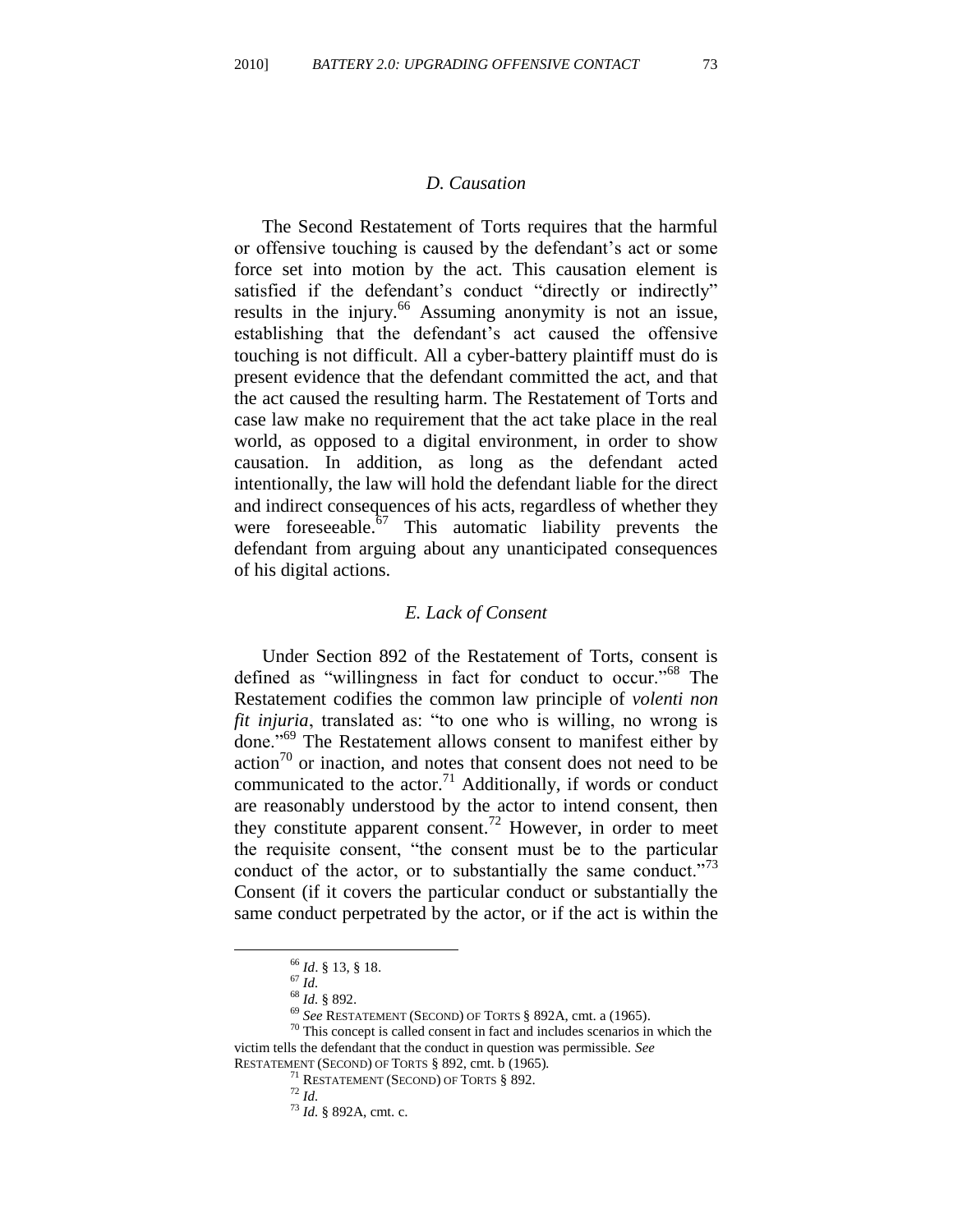scope of any conditional consent) constitutes a complete bar to tort liability.<sup>74</sup> Thus, establishing a lack of consent is important to any plaintiff attempting to bring forth a claim of cyberbattery.

While it seems that there are few instances where a victim would consent to conduct that would constitute cyber-battery against digital property, the issue of consent is likely more problematic in the context of online games or virtual worlds. Duranske's argument against the viability of touch-based torts was based primarily on the idea of consent and the "magic circle<sup> $275$ </sup> concept of protected play.<sup>76</sup> That argument basically incorporates the *volenti non fit injuria* – "the volunteer suffers" no wrong" – principle. The whole idea behind the "magic circle" is that "play should be protected from the reach of the real world" and that "the magic circle protects this play space from the intrusions of the law.<sup>77</sup> Because play is protected, legal remedies are not actionable when appropriate play results in injury.<sup>78</sup>

However, when considering the "magic circle" concept and the applicability of a cyber-tort to online games, it is better to think of virtual gaming activities not in the context of wholly protected spheres of play, but rather in the context of other types of games.<sup>79</sup> In the context of athletic injuries, a plaintiff consents to injury from blows administered in accordance with the rules of the game, but not from deliberate blows which are illegal.<sup>80</sup> Applied to the online game and online world context, conduct is not actionable unless it falls outside the rules of the game or violates a terms of service agreement.<sup>81</sup>

 $\overline{a}$ 

 $79$  Duranske recognizes this principle, noting that "the key is that the consent only goes as far as the rules of the game permit." *Id.* at 178.

<sup>80</sup> *See, e.g.*, Turcotte v. Fell, 502 N.E.2d 964, 967 (N.Y. 1986) ("This is particularly true in professional sporting contests, which by their nature involve an elevated degree of danger. If a participant makes an informed estimate of the risks involved in the activity and willingly undertakes them, then there can be no liability if he is injured as a result of those risks.").

 $81$  For example, in the MMORPG World of Warcraft, it may be totally acceptable for one character to kill another if both have activated the appropriate function. However, the same act could be an actionable violation if the attacking player has hacked the game in order to allow him to kill non-consenting characters. Or, in the context of the internet-based virtual world Second Life, if a person sold a product that had a hidden script that would cause the purchaser's character to be harmed without consent then the seller could be held liable, though this might fall under cyber-products liability more than cyber-battery. *See generally* DURANSKE, *supra* note 4*,* at 178-80.

 $^{74}$  *Id.* § 892A(1).

<sup>75</sup> *See generally* HUIZINGA, *supra* note 6.

<sup>76</sup> DURANSKE, *supra* note 4*,* at 178-80.

<sup>77</sup> *Id*. at 178.

<sup>78</sup> *Id.* at 178-80.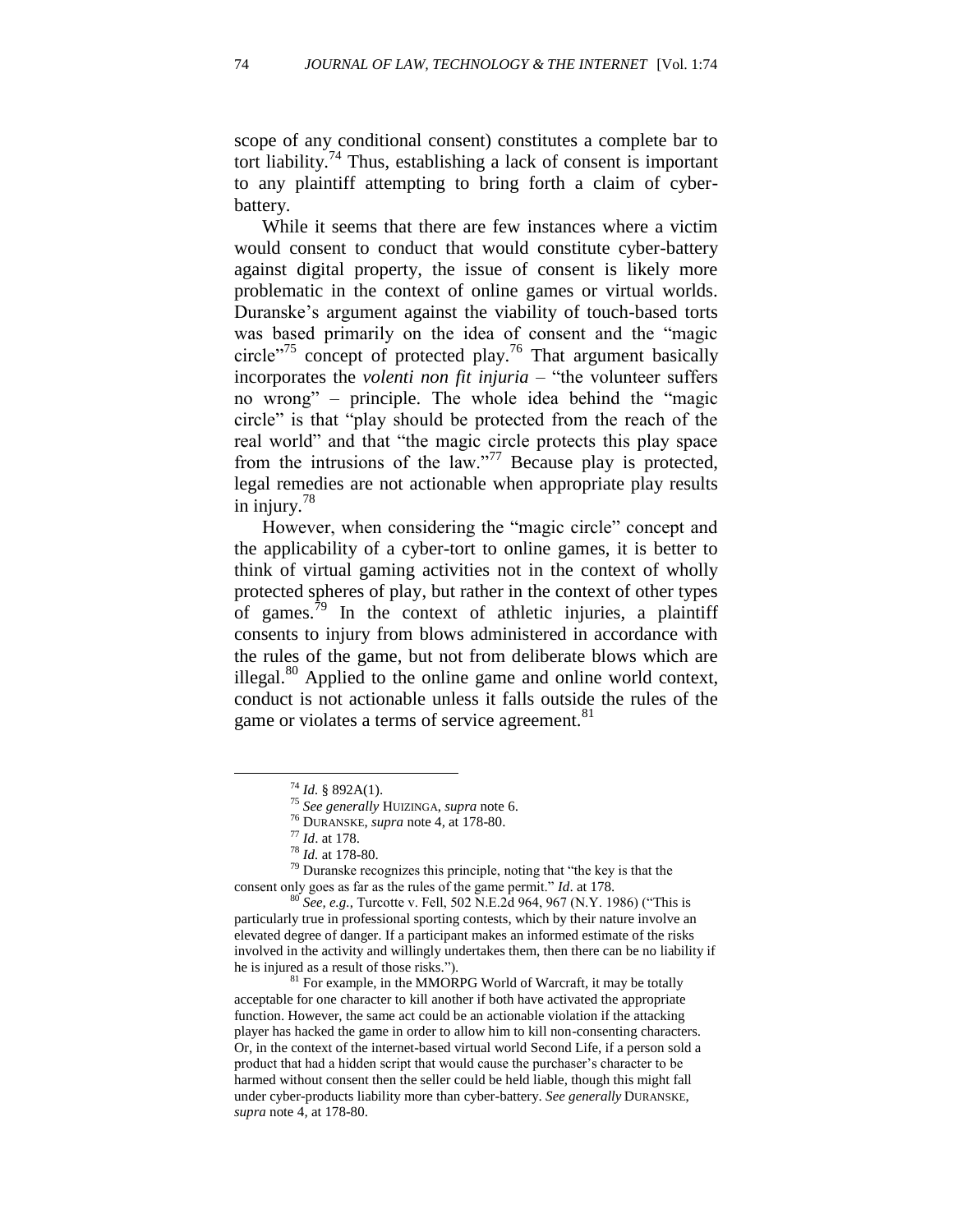Additionally, with regards to the concept of Huizinga and Duranske's magic circle, an interesting situation might develop if a virtual world such as Second Life were to adopt a legal system as part of its in-game rules or terms of service. For example, if Second Life adopted parts of the Second Restatement of Torts, under the magic circle concept, "play" (the nature and rules of the game itself) is altered and has to adapt. Thus, the very notion of play would change to envision situations in which players are possibly charged and face potential real-world consequences for violations of the game rules. Indeed, this is perhaps exactly what the games creators desire: to have the real world influence and shape the way the game is played.

## *F. Lack of Privilege*

Privilege is used "to denote the fact that conduct which, under ordinary circumstances, would subject the actor to liability, under particular circumstances does not subject him to such liability.<sup>382</sup> Privilege "signifies that the defendant has acted to further an interest of such social importance that it is entitled to protection, even at the expense of damage to the plaintiff….[A] privilege exists when it is established that the defendant acts from a justifiable motive."<sup>83</sup> It should be noted that social context can define privilege. $84$  For example, in *Vosburg v. Putney*, the defendant was held liable for battery for kicking the shin of the plaintiff in a school classroom after classes had begun. $85$  The court stated that in the classroom, "no implied license to do the act complained of existed, and such act was a violation of the order and decorum of the school...."<sup>86</sup> The court contrasted the classroom setting with the setting of the school playground at recess; here, the same kick would likely not have violated the rules of that type of environment, particularly if the parties were engaged in sports or rough play.<sup>87</sup>

In a cyber-battery case, a defense of privilege will almost never apply. Types of actions that would constitute cyberbattery are generally not the kinds of activities that promote important social interests. In fact, the typical cyber-battery action would likely run contrary to a wide range of legitimate and important social functions involving the Internet. Thus, only

 $82$  RESTATEMENT (SECOND) OF TORTS  $810(1965)$ .

<sup>83</sup> PROSSER ET AL., *supra* note 57, § 16, at 109.

<sup>84</sup> MARSHALL S. SHAPO, PRINCIPLES OF TORT 22 (2d ed. 2003).

<sup>85</sup> *See* Vosburg v. Putney, 50 N.W. 403, 403-04 (1891).

<sup>86</sup> *Id.* at 404.

<sup>87</sup> *Id.* at 403-04.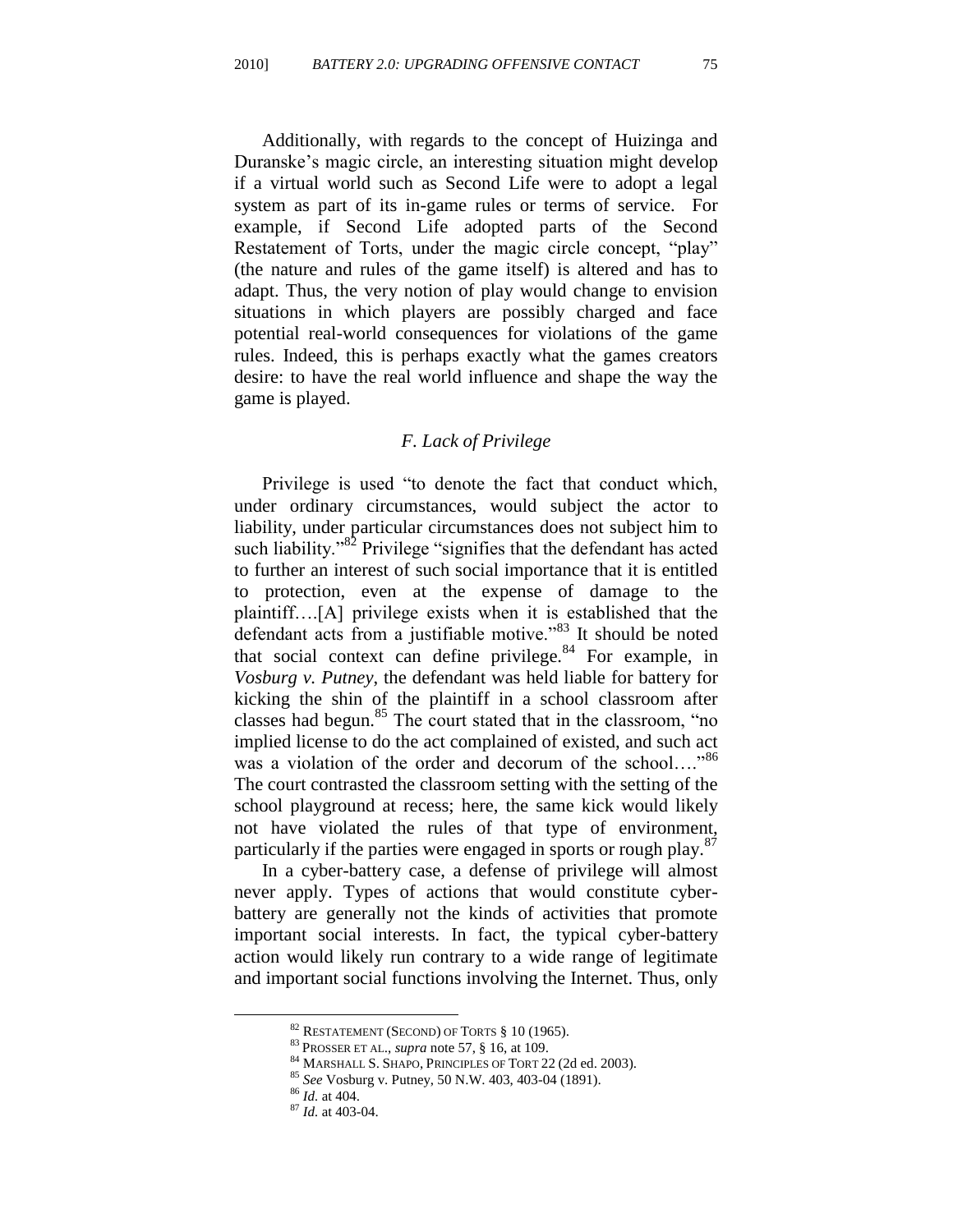in rare cases a privilege defense is applicable to defeat a cyberbattery claim.

## *G. Damages*

A battery is complete upon commission of the harmful or offensive touching. The general principle on damages is that the wrongdoer is liable for all injuries resulting directly from the wrongful act, regardless of whether the injuries are foreseeable.<sup>88</sup> "[N]o harm or actual damage of any kind is required. A plaintiff is entitled to demand that a defendant refrain from offensive touching, although the contact results in no visible injury."<sup>89</sup> Simply put, even if no actual harm is suffered, the court will award at least nominal damages. In addition to nominal damages, the plaintiff may recover damages to compensate him for the harm suffered, including amounts for general,  $90$  specific,  $91$  and punitive  $92$  damages.

The amount of damages a cyber-battery plaintiff can collect will change on a case-by-case basis depending on the nature of the harm, the consequences of the harm, the testimony of experts, and the jury. Because a cyber-battery plaintiff is automatically entitled to nominal damages, this pattern of variation will not bar a cyber-battery suit, even if the jury believes the plaintiff suffered no financial harm. It is important to note that for some cyber-battery plaintiffs, the amount of damages awarded, if any, may be insignificant in comparison to the personal value they derive from a jury simply validating their personal rights in the thing harmed by the defendant. Indeed, this jury acknowledgement of wrongdoing alone may be reason enough for some plaintiffs to pursue cyber-battery actions.

<sup>88</sup> *Id.* at 404.

<sup>89</sup> KEETON ET. AL, *supra* note 57, § 9, at 41. *See also* South Brilliant Coal Co. v. Williams, 292 So. 589, 591 (Wisc. 1921) ("If  $\ldots$  Gibbs kicked plaintiff with his foot, it cannot be said as a matter of law, that there was no physical injury to him. In a legal sense, it was a physical injury, though it may have caused no physical suffering, and though the sensation resulting there from may have lasted but for a moment.").

<sup>&</sup>lt;sup>90</sup> RESTATEMENT (SECOND) OF TORTS § 904 (1965) (defining general damages as compensatory damages for such a common harm resulting from the tortuous act that the damages are anticipated and do not need to "be alleged in order to be proved").

 $91$  *Id.* (defining special damages as "compensatory damages for a harm other than one for which general damages are given");  $Id$  at cmt. b ("In personal injury cases, harm to earning capacity, expenses for medical treatment and similar items are ordinarily treated as bases for special damages.").

<sup>92</sup> *Id.* § 908 (defining punitive damages as damages different from compensatory or nominal, awarded to punish tortfeasor for his egregious conduct or awarded because the trier of fact believes the tortfeasor had a malicious intent or had a grave indifference "to the rights of others").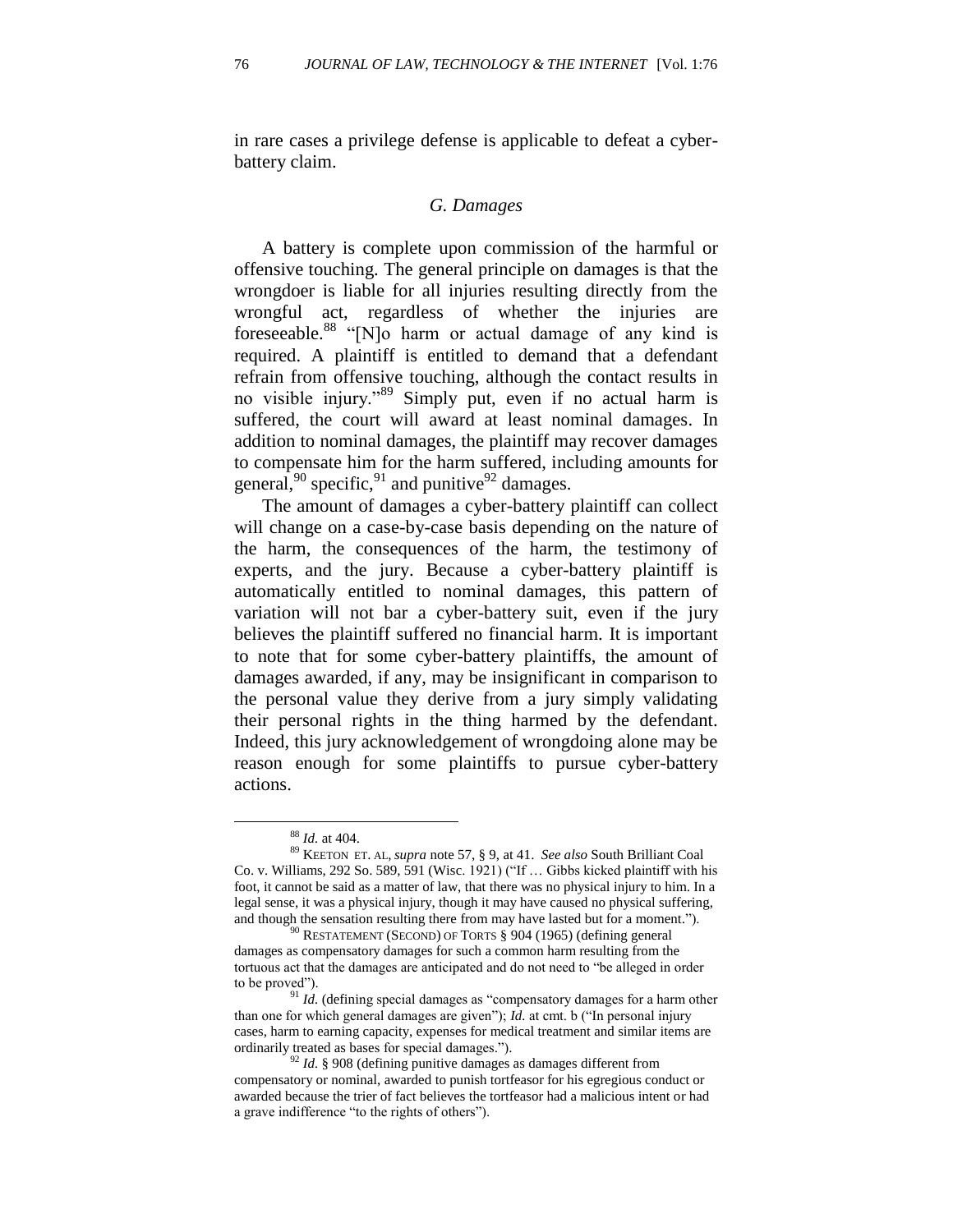# **III. PSYCHOLOGY – ESTABLISHING "OFFENSIVE CONTACT" THROUGH EXPERT TESTIMONY**

For a cyber-battery tort to succeed, the plaintiff must prove that the defendant's conduct constituted a touching of the plaintiff and that the object harmed is customarily regarded as part of the victim's person.<sup>93</sup> The plaintiff will need the assistance of an expert psychologist (preferably one who focuses on identity, personality, and cyber-psychology) in order to elicit detailed testimony with enough accuracy and credibility to satisfy a court.

A cyber-battery plaintiff will have to use an expert because the tort involves a touching that may seem, at first glance, disconnected from the physical person claiming harm. The expert can show the fact-finder the fundamental link between self and cyber-self, which is necessary to establish a touching. By explaining this link, the expert will also show how the object ―touched‖ is customarily regarded as part of the victim's person.

# *A. Cyber-Touching Can Meet the Required 'Touching' Standard Under the Restatement*

The ultimate issue in a cyber-battery tort is easily stated: how can a court consider a defendant's act of harming an avatar, website, Facebook page, LiveJournal profile, or the like as a touching of the plaintiff? First, "harming" refers to the defendant's act of wrongfully touching the digital thing, or deliberately causing damage to the digital thing. Not only does the action matter, but also the intent and the consequences. Relief is only provided to plaintiffs for harms that result from deliberate wrongs. If there is no digital wrong, then there is no digital harm. Thus, it would not constitute battery for two players in a video game to consensually duel each other to the death. However, it is a cyber-battery to hack into a person's account and delete her characters, modify her website, or otherwise destroy or damage her property.

The Restatement of Torts requires the object touched to consist of "anything so connected with the body" or "so far a part of the other's personality" as to be regarded as part of the plaintiff's person.  $94$  However, it is not "necessary that the plaintiff's actual body [is] disturbed.<sup>95</sup> This standard allows for

<sup>93</sup> *Id.* § 18, cmt. c.

<sup>94</sup> *Id.*

<sup>95</sup> *Id.*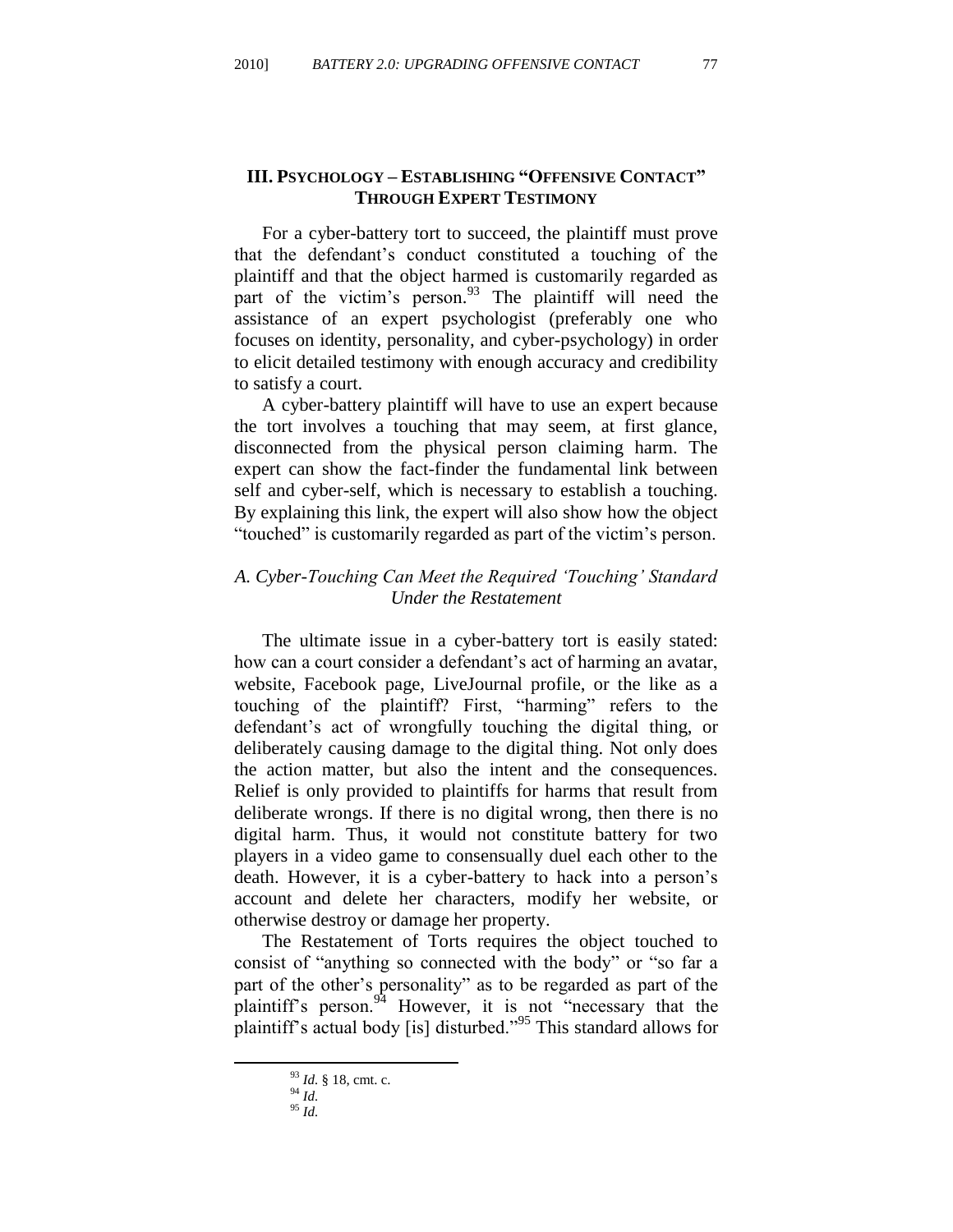the possibility of an intangible object, such as a website or an avatar, qualifying as part of the plaintiff's person, provided that the object is highly connected to the plaintiff's body or personality. Indeed, the comments recognize that offensive contact can occur even if "the connection with the plaintiff's body is so slight that if the actor had dealt with the object as a thing and not as a means through which he could reach and offend the other's dignity, the other as a reasonable man should not regard the integrity of his person as violated.<sup>996</sup>

With the growth of technology and its increasingly widespread availability, people today have the ability to interact in a variety of digital worlds and create a variety of online identities. People immerse themselves in their digital environments, their web pages, and their journals. They invest their emotions and time into these creations, and form attachments to them as real (in their minds) as their real-world connections. As a result, these digital objects become more than mere possessions; they become extensions of personality and self, with psychological consequences when they are harmed.

The idea that digital objects, and harm to those objects, affect their users' personality has been noted by many general observers. A clear example is the idea of virtual rape in digital worlds. In 1994, Julian Dibbell published *A Rape in Cyberspace*, which recounted an online incident in a text-based social game, where a character created an item which, when activated, described the graphic rape of other characters in explicit detail on the players' screens.<sup>97</sup> In the article, Dibbell described the outrage that arose over the conduct, and observed the real-world pain and anger that many of the victims expressed as a result of a purely digital action.<sup>98</sup> Regina Lynn from Wired Magazine has also noted the psychological impact of virtual rape:

There is no question that forced online sexual activity – whether through text, animation, malicious scripts, or other means – is real; and is a traumatic experience that can have a profound and unpleasant aftermath, shaking your faith in yourself, in the community, in the platform, even in sex itself…Virtual rape is not just a prank, one the target needs to get over or expect as part of a role-

<sup>96</sup> *Id.*

<sup>97</sup> Julian Dibbell, *A Rape in Cyberspace: Or, How an Evil Clown, a Haitian Trickster Spirit, Two Wizards, and a Cast of Dozens Turned a Database into a Society*, *in* FLAME WARS: THE DISCOURSE OF CYBERSPACE 237, 239-41 (Mark Dery, ed., 1994).

<sup>98</sup> *Id.* at 242-45.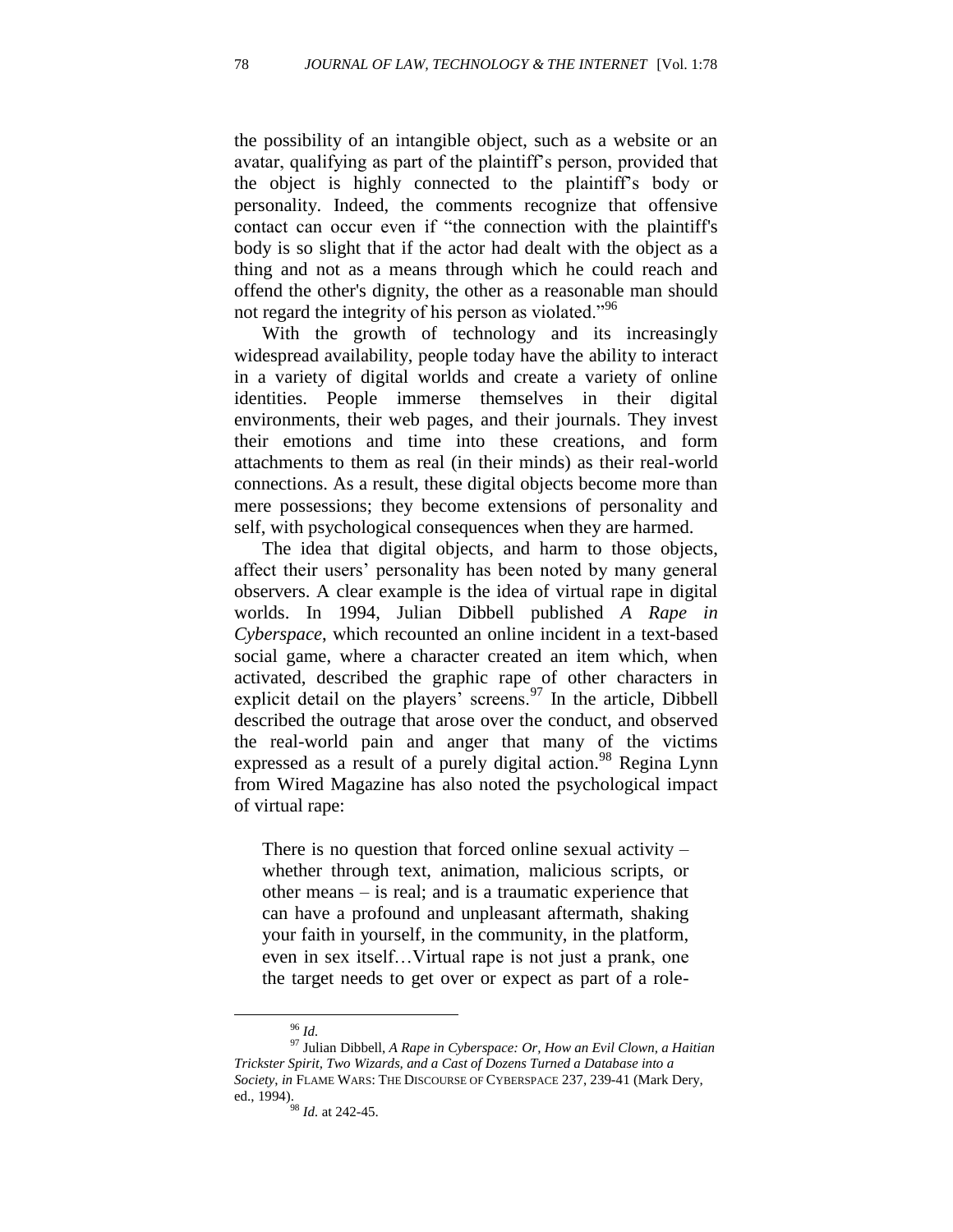playing world….A virtual rape is by definition sudden, explicit, and often devastating. If you've never immersed yourself in online life, you might not realize the emotional availability it takes to be a regular member of an internet community. The psychological aspects of relating are magnified because the physical aspects are  $(mostly)$  removed.<sup>99</sup>

The connection between digital objects and personality has also been noted by psychologists, and has led to the growth of the field of cyber-psychology. In their studies, cyberpsychologists have seen the same connections and extensions of personality formed with digital objects as they have seen with real life objects. Sherry Turkle has noted:

The computer of course, is not unique as an extension of self. At each point in our lives, we seek to project ourselves into the world. The youngest child will eagerly pick up crayons and modeling clay. We paint, we work, we keep journals, we start companies, we build things that express the diversity of our personal and intellectual sensibilities. Yet the computer offers us new opportunities as a medium that embodies our ideas and expresses our diversity.<sup>100</sup>

In the context of online games or chat rooms, where people have the chance to create or express various identities, Turkle has found "that for some this play has become as real as what we conventionally think of as their lives, although for them this is no longer a valid distinction."<sup>101</sup>

According to Turkle, forming extensions to and projecting personality onto digital objects is now quite common.<sup>102</sup> "The Internet has become a significant social laboratory for experimenting with the constructions and reconstructions of self that characterize postmodern life. In its virtual reality we selffashion and self-create." $103$  But this self-fashioning and selfcreation is not limited to just one identity or role. Turkle notes that "in postmodern times, multiple identities are no longer so much at the margins of things. Many more people experience

<sup>99</sup> Regina Lynn, *Virtual Rape Is Traumatic, but Is It a Crime?,* WIRED, May 4, 2007,

http://www.wired.com/culture/lifestyle/commentary/sexdrive/2007/05/sexdrive\_0504.  $^{100}$  SHERRY TURKLE, LIFE ON THE SCREEN: IDENTITY IN THE AGE OF THE

INTERNET 31 (1995).

 $^{101}$  *Id.* at 14. <sup>102</sup> *See id.* at 31.

<sup>103</sup> *Id.* at 180.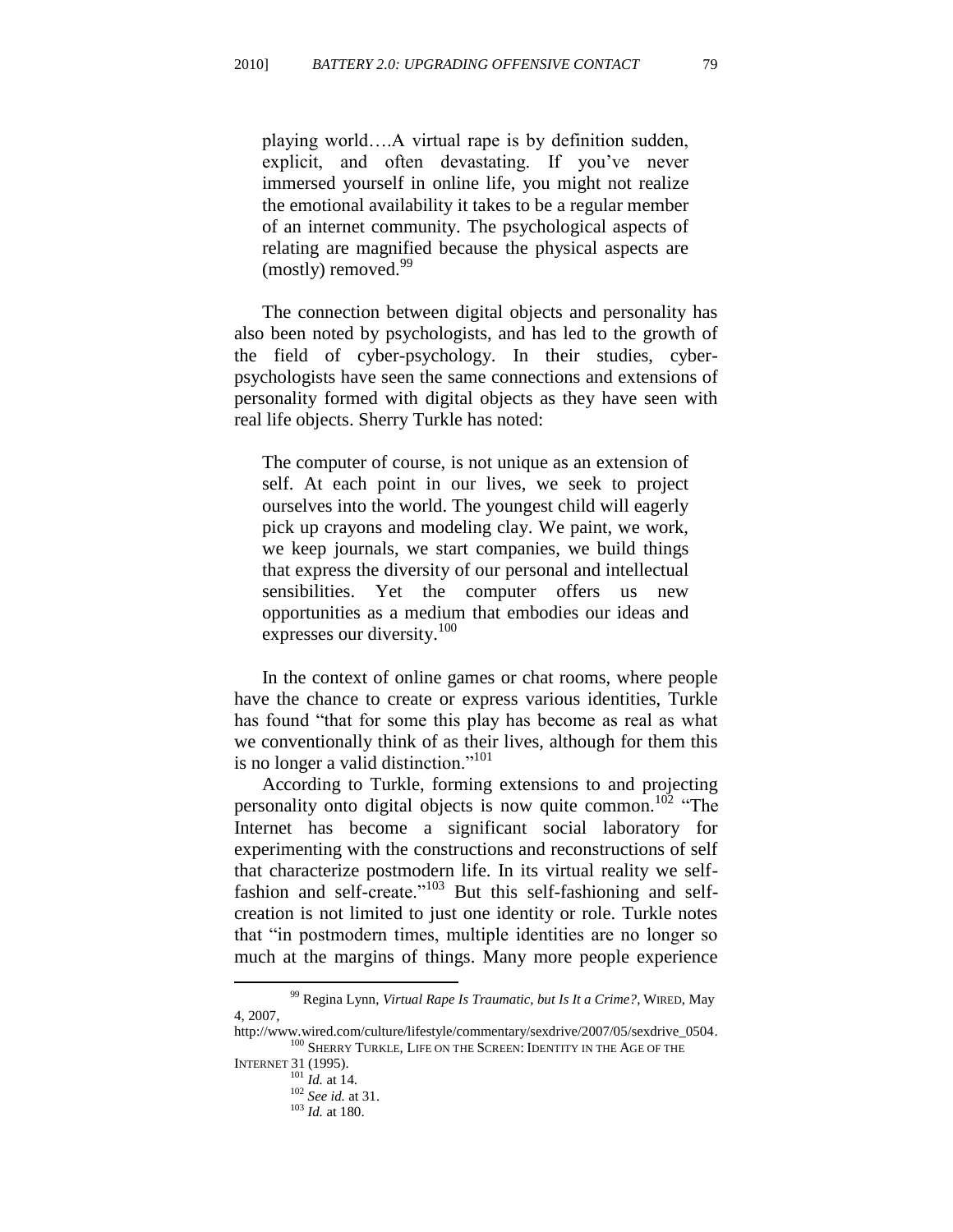identity as a set of roles that [are] mixed and matched, whose diverse demands need to be negotiated." $104$  This school of thought recognizes how online objects are linked to personal identity, and how many people experience identity in this manner.

The concept of multiple identity expression is not a new one, nor is it limited to the context of the Internet.

The idea that individuals possess multiple senses of self and identity has long been discussed in psychology and sociology. William James noted, "A man has as many social selves as there are individuals who recognize him." One important historical version of the multiple self notion is the distinction between the public and private self (e.g., Baumeister). Both Goffman and Jung focused on this distinction. Goffman used the metaphor of the theatre to describe the multiplicity of self and identity. He argued that people wear different masks for their various social interactions, playing at the role(s) best suited for a particular situation and audience, and only going maskless when in private. For Jung, one's conscious ego (the self that is presented to others) is less authentic than is the unconscious  $ego - in other words$ , according to Jung, one's real individuality resides in one's private self. More recently, further distinctions have been made in the idea of multiple selves. The tendency for people to have potential senses of self that they have not yet realized and, indeed, may never realize, has been examined. Markus and Nurius first broached this concept of possible selves. Possible selves are those selves that we possibly might become in the future. They include versions of self that we would like to become as well as those we hope to avoid becoming (i.e., the ‗dreaded self'). Along similar lines is the conception of the "ideal self," which contains those attributes of self-hood that we would ideally like to possess and which we strive to become. Although possible and ideal selves are not selves currently possessed by the individual, they do not exist only in the

<sup>104</sup> *Id.*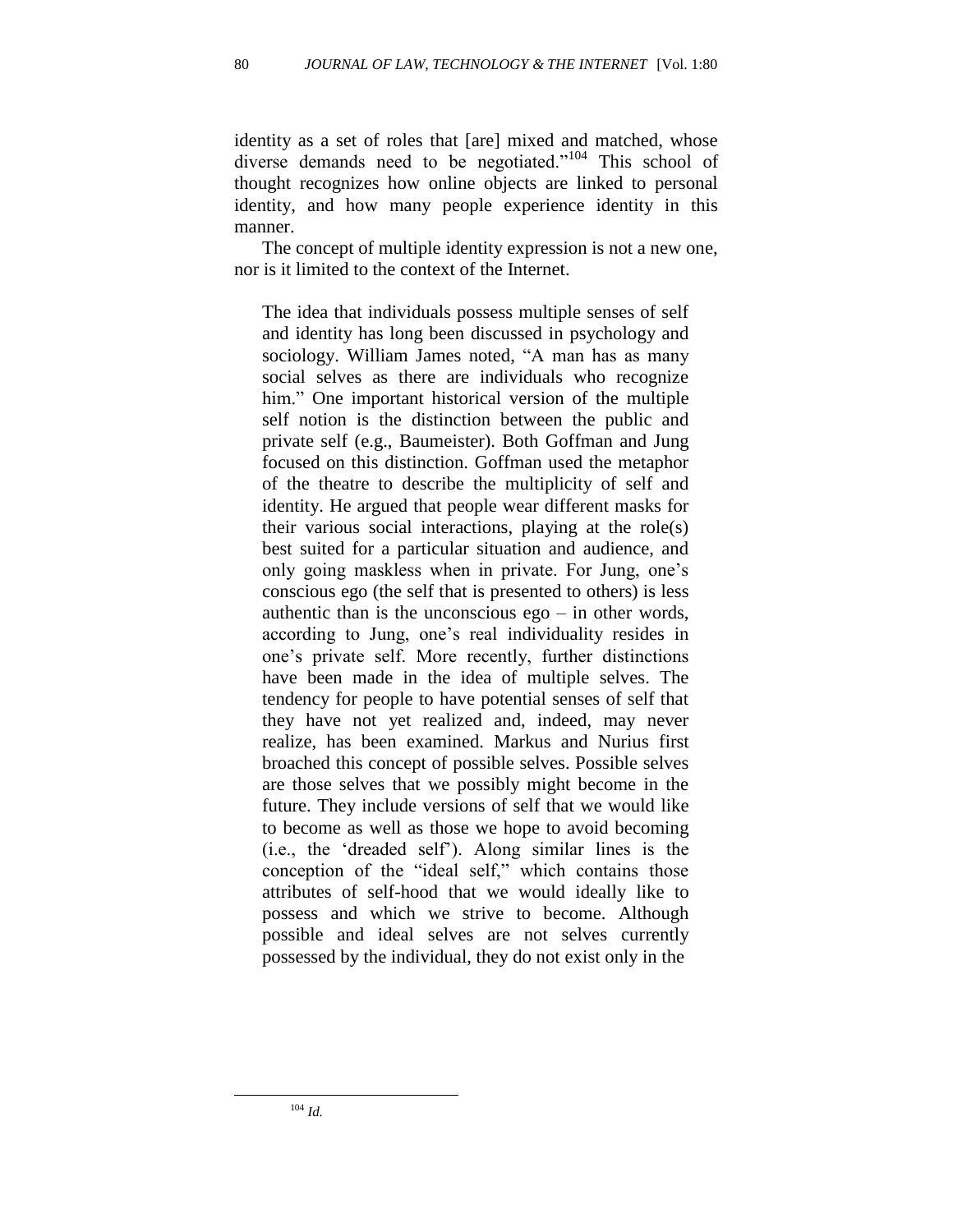abstract. Rather, they serve as important guides to actual behavior in the present (Higgins).<sup>105</sup>

Indeed, "extending one's sense of self in the form of abstract representation" has been described as "one of our most fundamental expressions of humanity. $106$ 

In the realm of online games such as Multi-User Domains or Multi-User Dungeons ("MUD") and MUDs of the Object-Oriented variety ("MOO"), personal identity has been dramatically affected by the connections players have with their characters and their virtual worlds. Digital environments "encourage both time and emotional investment from the users, and . . . users derive salient emotional experiences from these environments."<sup>107</sup> Users also create avatars<sup>108</sup> and then use those avatars to explore and interact with their environments. "Avatars have become a popular way of projecting one's personality on the Internet." <sup>109</sup> While sometimes they are used as a disguise to hide a person's identity, other times they reveal more about a person than known in a face-to-face meeting.<sup>110</sup> Avatars "have the effect of increasing a person's sense of presence in . . . cyberspace" and this "sense of embodiment in cyberspace" plays an important role in how people relate to others in the

<sup>105</sup> Katelyn Y.A. McKenna, *Through the Internet looking glass: Expressing and validating the true self*, *in* THE OXFORD HANDBOOK OF INTERNET PSYCHOLOGY 205, 206-07 (Adam N. Joinson et al. eds., 2007) (citations omitted). *See also* WILLIAM JAMES, PSYCHOLOGY: THE BRIEFER COURSE 179 (1892); E. Tory Higgins, *Self-Discrepancy: A Theory Relating Self and Affect*, 94 PSYCHOL. REV. 319 (1987) (describing how we have different versions of ourselves, the ideal self, the ought self and actual self, and how discrepancies between these selves lead to issues); Hazel Markus & Paula Nurius, *Possible Selves*, 41 AM. PSYCHOL. 954 (1986); Roy F. Baumeister, *Preface, in* PUBLIC SELF AND PRIVATE SELF v-vii (Roy F. Baumeister ed., 1986) (describing the evolution of public and private self). *See generally* ERVING GOFFMAN, THE PRESERVATION OF SELF IN EVERYDAY LIFE (1959) (discussing a novel perspective, the theater, on analyzing how we interact with others); C.G. JUNG, Two ESSAYS ON ANALYTICAL PSYCHOLOGY (R.F.C. Hull trans., Bollingen Foundation 2d ed. 1966) (1953) (discussing his theories on consciousness, unconsciousness, and how the two interact).

<sup>106</sup> Jeremy N. Bailenson & Andrew C. Beall, *Transformed Social Interaction: Exploring the Digital Plasticity of Avatars, in* AVATARS AT WORK AND PLAY: COLLABORATION AND INTERACTION IN SHARED VIRTUAL ENVIRONMENTS, 1,2 (Ralph Schroeder & Ann-Sofie Axelsson, eds. 2006).

<sup>107</sup> Nick Yee, *The Psychology of Massively Multi-User Online Role Playing Games: Motivations, Emotional Investment, Relationships and Problematic Usage*, *in*  AVATARS AT WORK AND PLAY: COLLABORATION AND INTERACTION IN SHARED VIRTUAL ENVIRONMENTS 187, 194 (Ralph Schroeder & Ann-Sofie Axelsson eds. 2006).

<sup>108</sup> *See* KENT L. NORMAN, CYBERPSYCHOLOGY: AN INTRODUCTION TO HUMAN-COMPUTER INTERACTION 284 (2008) (describing an avatar as the incarnation of one's personality in the digital world).

<sup>109</sup> *Id.*

<sup>110</sup> *Id.* at 285-86.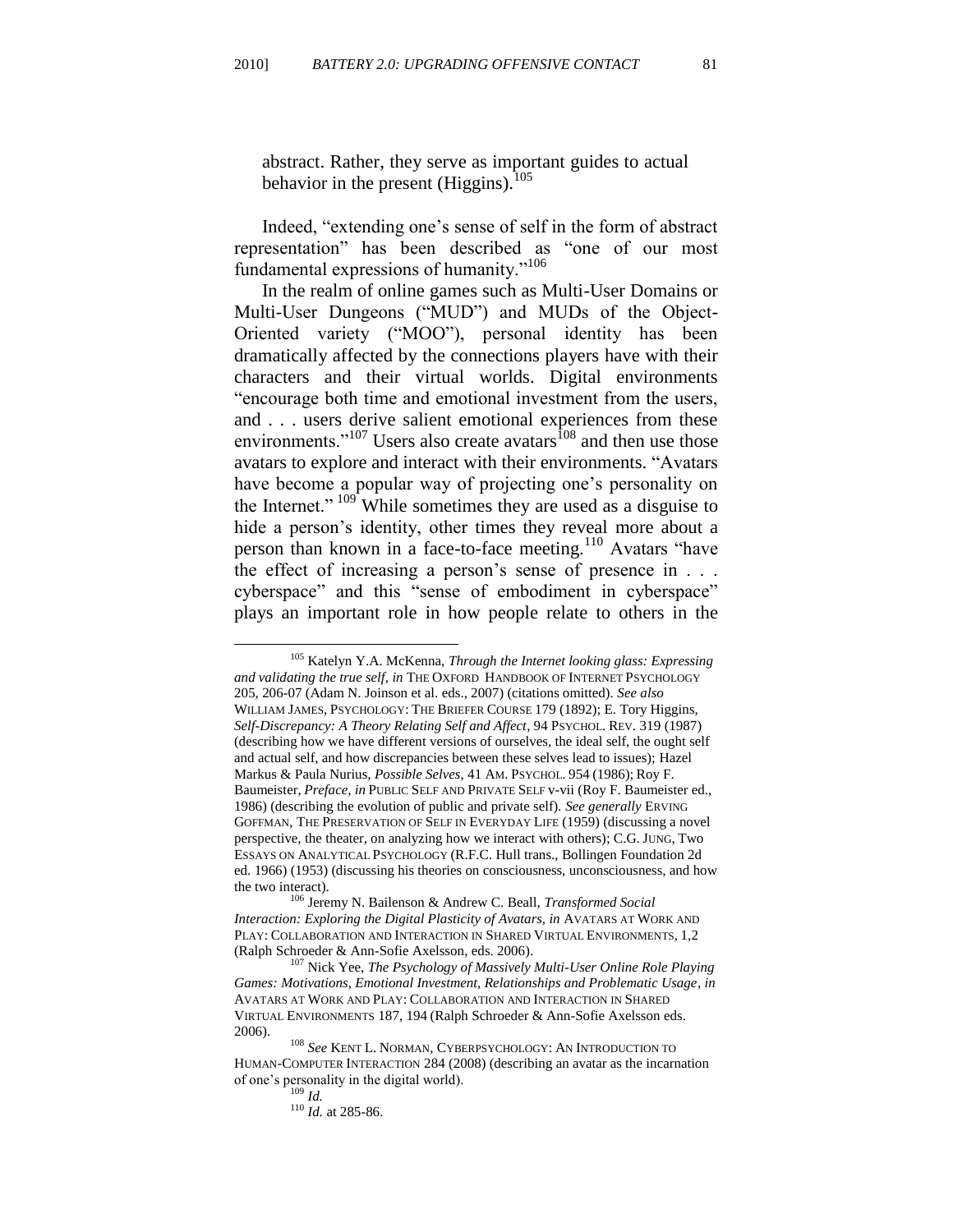online world.<sup>111</sup> Scholars have found that subjects with avatars experience higher levels of immersion, involvement, and awareness in digital environments. $^{112}$ 

Digital activities can become so immersive that "[s]ome participants begin to confuse what happens in their simulated life with their real one." $113$  This is not a new phenomenon. When a person plays a character in a fantasy game he begins to identify with that character and experience the emotions and feelings of that character.<sup>114</sup> In researching MUDs, Turkle found that " $[f]$ or many game participants, playing one's character(s) and living in the MUD(s) becomes an important part of daily life."<sup>115</sup> Because many game participants choose to "play aspects of themselves, MUDs can also seem like real life."<sup>116</sup> However, MUDs also become an area for identity construction, a context "for discovering who one is and wishes to be."<sup>117</sup> In the realm of personal sexual exploration, Regina Lynn notes that digital "adult communities facilitate our need to go deeper into our sexual selves, even into secret places around gender and taboos that we cannot acknowledge anywhere else. We feel safe because of the peculiar blend of disclosure and anonymity provided in online communities, and we journey along paths we might not even glance at in the physical world." $^{118}$  As Dibbell noted, many players experience a recognition that "what happens inside a MUD made world is neither exactly real nor exactly make-believe, but profoundly, compellingly, and emotionally meaningful."<sup>119</sup>

In studying MUD players, Turkle found that some players construct lives more expansive than their real lives,<sup>120</sup> and that others form a relationship among various personae which are all an aspect of the player.<sup>121</sup> "In sum, MUDs blur the boundaries" between self and game, self and role, self and simulation . . . . [People] play who they are or who they want to be or who they don't want to be" and players use their real selves as a

<sup>111</sup> *Id.* at 286.

<sup>112</sup> *See, e.g.*, Michael Gerhard, David Moore, & Dave Hobbs, *Embodiment and Copresence in Collaborative Interfaces*, 61 INTERNATIONAL JOURNAL OF HUMAN-COMPUTER STUDIES 453 (2004).

<sup>113</sup> JANE M. HEALY, FAILURE TO CONNECT: HOW COMPUTERS AFFECT OUR CHILDREN'S MINDS – FOR BETTER AND WORSE 196 (1998).

<sup>114</sup> *See, e.g.*, GARY A. FINE, SHARED FANTASY: ROLE-PLAYING GAMES AS SOCIAL WORLDS 205 (1983) (describing the social and cultural systems in roleplaying games).

<sup>115</sup> Turkle, *supra* note 100, at 183.

<sup>116</sup> *Id.* at 184.

<sup>117</sup> *Id.*

<sup>118</sup> Lynn, *supra* note 99.

<sup>119</sup> Dibbell, *supra* note 97, at 244.

<sup>120</sup> Turkle, *supra* note 100, at 193.

<sup>121</sup> *Id.* at 190.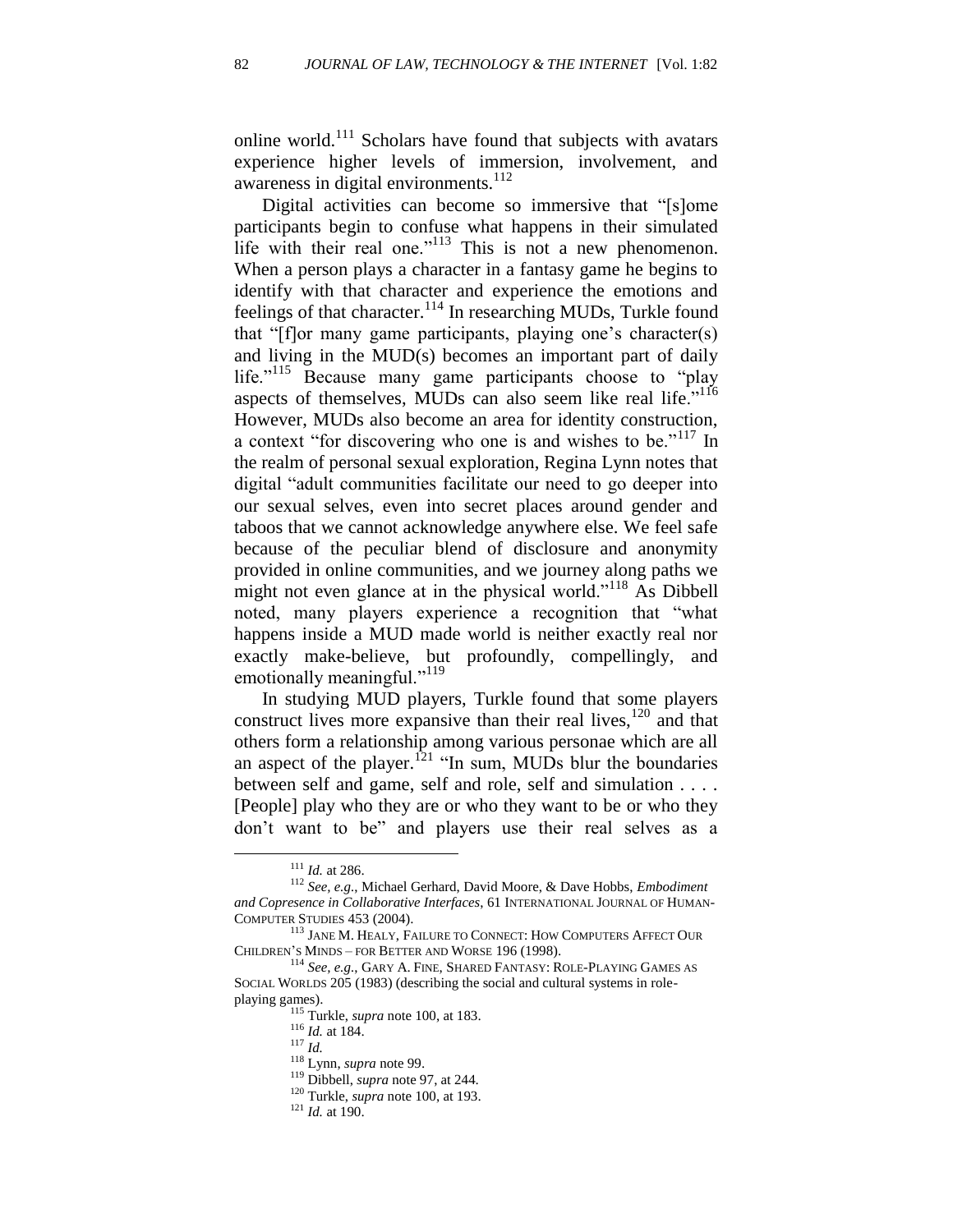composite of their characters or use their characters "as means for working on their RL lives." $122$ 

In the context of online games, it is particularly important to note the distinction between acceptable actions in online play and unacceptable actions of digital harm. The tort of cyberbattery requires an intentional wrong. This requirement indicates a distinction between actions inherent in online games which are within the scope of risk accepted by a player, and actions outside the scope of risk.

In computer games like World of Warcraft, the rules are typically simple. The game builds in parameters for things it can control (such as players fighting players), and provides warnings for things it cannot control (such as foul language on game servers).<sup>123</sup> What constitutes a digital harm in the gaming context is determined by consulting the game rules (i.e., do the rules make it permissible for one user to hack into the account of another and delete his character?) or by reviewing how the allegedly harmful action occurred. For instance, it is not cyberbattery if one player made a comment during game play that insulted a particular racial group. However, it is cyber-battery if the perpetrator knew the victim was a member of that racial group, and began sending a continuous stream of racially offensive comments to the victim's character or personal email account.

With environments such as personal websites, Facebook, and online journals, the best way to determine what is or is not socially acceptable is through consulting the terms of service. Terms of Service agreements often lay out the type of conduct that is acceptable and the conduct that is unacceptable. Civil and criminal law can also be consulted. It is likely that if certain conduct is disallowed by law, that conduct is not permissible on the site. While consent and scope of risk may play a part in the analysis, determining whether the action was wrongful and intentional is generally not difficult.

In free-form social worlds, determining whether conduct is wrongful is more complicated. These worlds typically exist as alternatives to the real world. Therefore, in addition to checking the Terms of Service of the overall program, users seeking to bring a cyber-battery action should also consult specific rules or agreements for each particular world. Sometimes, users may agree to make certain actions permissible that is otherwise impermissible. At other times, users may create harsher rules to

<sup>122</sup> *Id.* at 192.

<sup>123</sup> World of Warcraft Terms of Use,

http://www.worldofwarcraft.com/legal/termsofuse.html (last visited Aug. 30, 2010).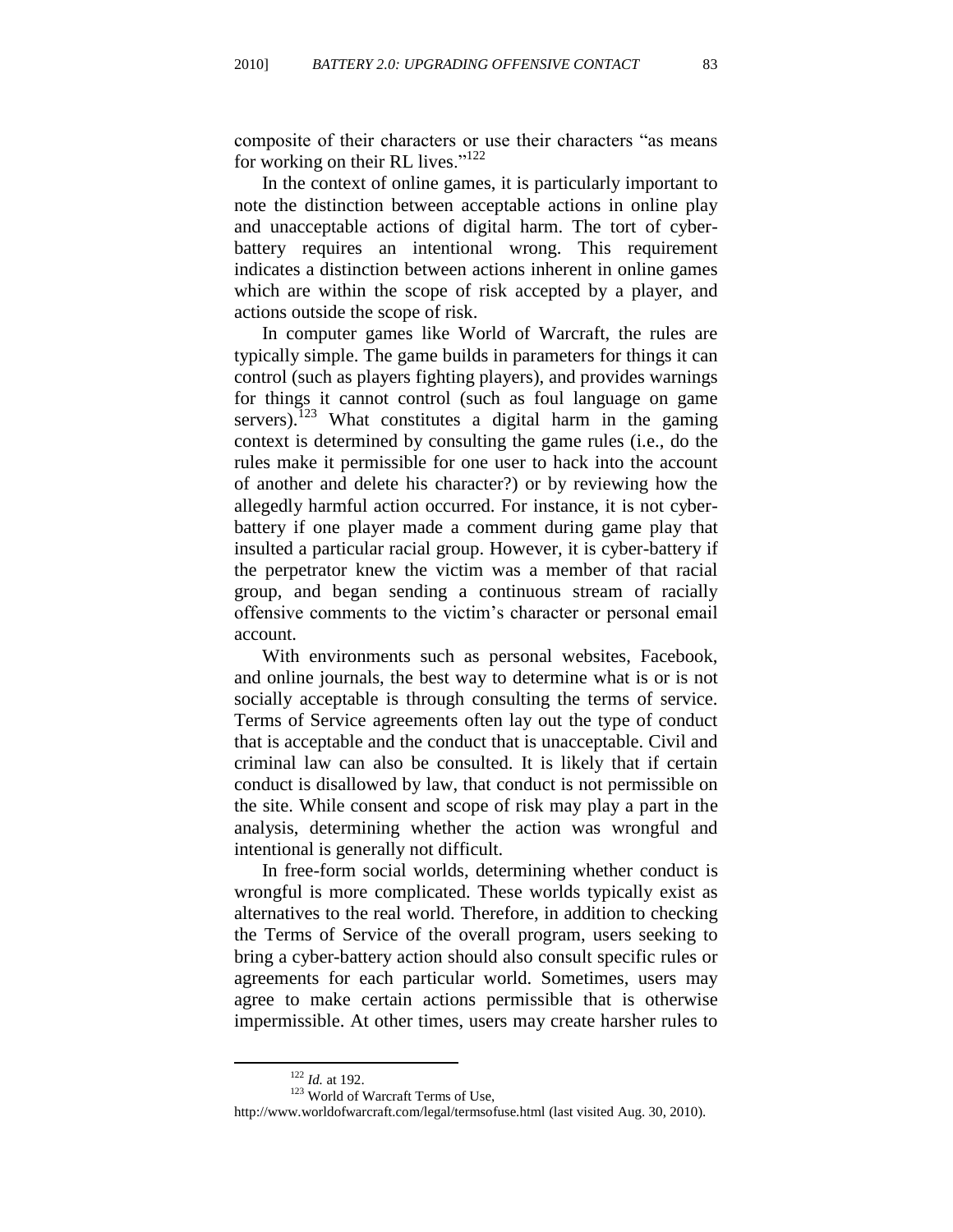govern their behavior. These variables can all be taken into account when determining whether the victim placed herself within the scope of risk for the type of harm she claims to have suffered. These variables are also considered in determining whether the allegedly harmful conduct was an intentional wrong.

The connection between identity and self on the Internet is not just limited to the realm of online games. The realm of online personality creation is also important. Online personalities are created in a number of ways. Turkle has commented that "[o]n the Web, the idiom for constructing a 'home' identity is to assemble a 'home page' of virtual objects that correspond to one's interests." $124$  Online personality creation causes the user to form a connection with these virtual objects.<sup>125</sup> "[T]hose who become most immersed in Internet culture develop a sense of synesthesia which allows them to exercise all of the senses through their eyes and fingers." $126$  This synesthesia allows users to "experience the movement 'into' cyberspace as an unshackling from real-life constraints – transcendence rather than prosthesis"  $-$  and through virtual identity-play, they can remain themselves in some lasting way.<sup>127</sup> However, sometimes "a person's on-line personal becomes so finely developed that it begins to take over their life *off* the net." $128$  In this manner and others, online personas can profoundly affect offline personas.

Katelyn McKenna described an online potential for selfdiscovery in terms of a person's search for his true self.<sup>129</sup> "The true self is said to be comprised of identity-important aspects of

<sup>124</sup> *Id.* at 258; *see also* Yair Amichai-Hamburger, *Personality and the Internet*, *in* THE SOCIAL NET: HUMAN BEHAVIOR IN CYBERSPACE 27, 41-42 (Amichai-Hamburger ed., 2005) (describing personal websites as a "construction of identity" and as capable of manipulation and experimentation by a person contemplating which part of his or her identity to display).

<sup>125</sup> *See* Richard C. Sherman, *The Mind's Eye in Cyberspace: Online Perceptions of Self and Others*, *in* TOWARDS CYBERPSYCHOLOGY: MIND, COGNITION AND SOCIETY IN THE INTERNET AGE, 66 (Guiseppe Riva & Calo Gamilberti eds., 2001) (noting that home pages are illustrations of self-presentation that make it possible to express a sense of self on an unparalleled scale) *but c.f.* Sandra Y.M. Chan, *Wired\_Selves: From Artifact to Performance,* 3 CYBERPSYCHOLOGY & BEHAVIOR, 271, 273 (April 2000) (noting that home pages are like physical space as a place where people project personalities, hopes, dreams, and fears creating symbolic presentations).

<sup>126</sup> Shawn P. Wilbur, *An Archaeology of Cyberspace: Virtuality, Community, Identity*, *in* THE CYBERCULTURES READER 45, 48 (David Bell & Barbara M. Kennedy eds., 2000).

<sup>127</sup> *Id*.

<sup>128</sup> Allucquère Rosanne Stone, *Will the Real Body Please Stand Up?: Boundary Stories About Virtual Cultures*, *in* THE CYBERCULTURES READER, *supra* note 126, at 506 (emphasis added).

<sup>129</sup> McKenna, *supra* note 105, at 207.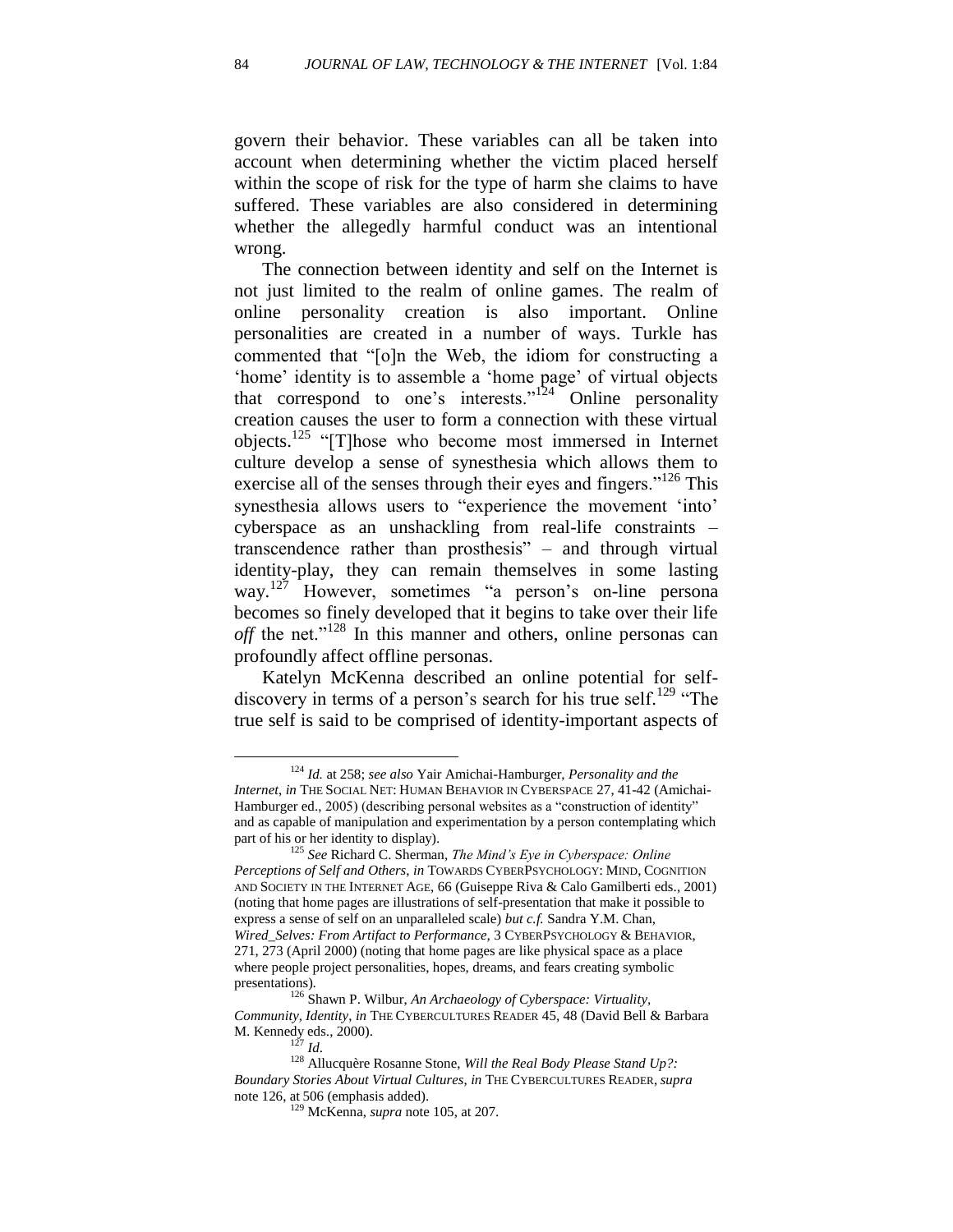self that an individual currently possesses, yet is generally unable to readily express to others in most situations, despite very much wishing to do so." $130$  McKenna argues that there are numerous reasons why the true self is either not expressed to others, or not accorded proper validation if expressed. These reasons include role expectancies and constraints within society, conditional acceptance by peers and family, social anxiety, loneliness, and the need for containment of personal information.<sup>131</sup> Yet McKenna found that "the Internet is a potentially powerful means by which people can express their true selves and meet important social and psychological needs that are not being met in real life." $132$ 

McKenna's analysis is similar to Turkle's concept of the Internet as a "social laboratory" for experimenting with self and identity.<sup>133</sup> McKenna argues that "expressing and gaining validation and acceptance for these aspects of self" that sometimes are only expressed through the Internet, "often has important implications for one's sense of self, as well as for one's close relationships.<sup>134</sup>

Heidi Figueroa-Sarriera<sup>135</sup> describes the relationship between online personae and real people "as a sort of heteronymous-autonomous self."<sup>136</sup> "In virtual spaces," she writes, "One has parallel identities which . . . can become parallel selves and lives"  $137$  by allowing "the possibilities for self-discovery, even self-transformation."<sup>138</sup> Each virtual self has its own construction and also has a construction with the real self. Both the virtual selves and the real self continuously explain their identity formation projects with the other.<sup>139</sup>  $\text{m}$ short, as *disembodied subjects*, we represent ourselves in various ways in virtual space, but at the same time, this virtual experience continues to interrogate the territorialized (*embodied*) subject, keeping up a sort of extended conversation through self-reflection that is now unfolding or transmuting

<sup>130</sup> *Id.*

<sup>131</sup> *Id*. at 208-10.

<sup>132</sup> *Id.*

<sup>133</sup> Turkle, *supra* note 100, at 180.

<sup>134</sup> McKenna, *supra* note 105, at 205.

<sup>135</sup> Heidi J. Figueroa-Sarriera, *Connecting the Selves: Computer-Mediated Identification Processes*, *in* CRITICAL CYBER-CULTURE STUDIES 97 (David Silver & Adrienne Massanari eds. 2006).

<sup>136</sup> *Id.* at 103.

 $^{137}$  DON TAPSCOTT, GROWING UP DIGITAL: THE RISE OF THE NET GENERATION 96-97 (1998).

<sup>138</sup> Turkle, *supra* note 100, at 260.

<sup>139</sup> Figueroa-Sarriera, *supra* note 135, at 103.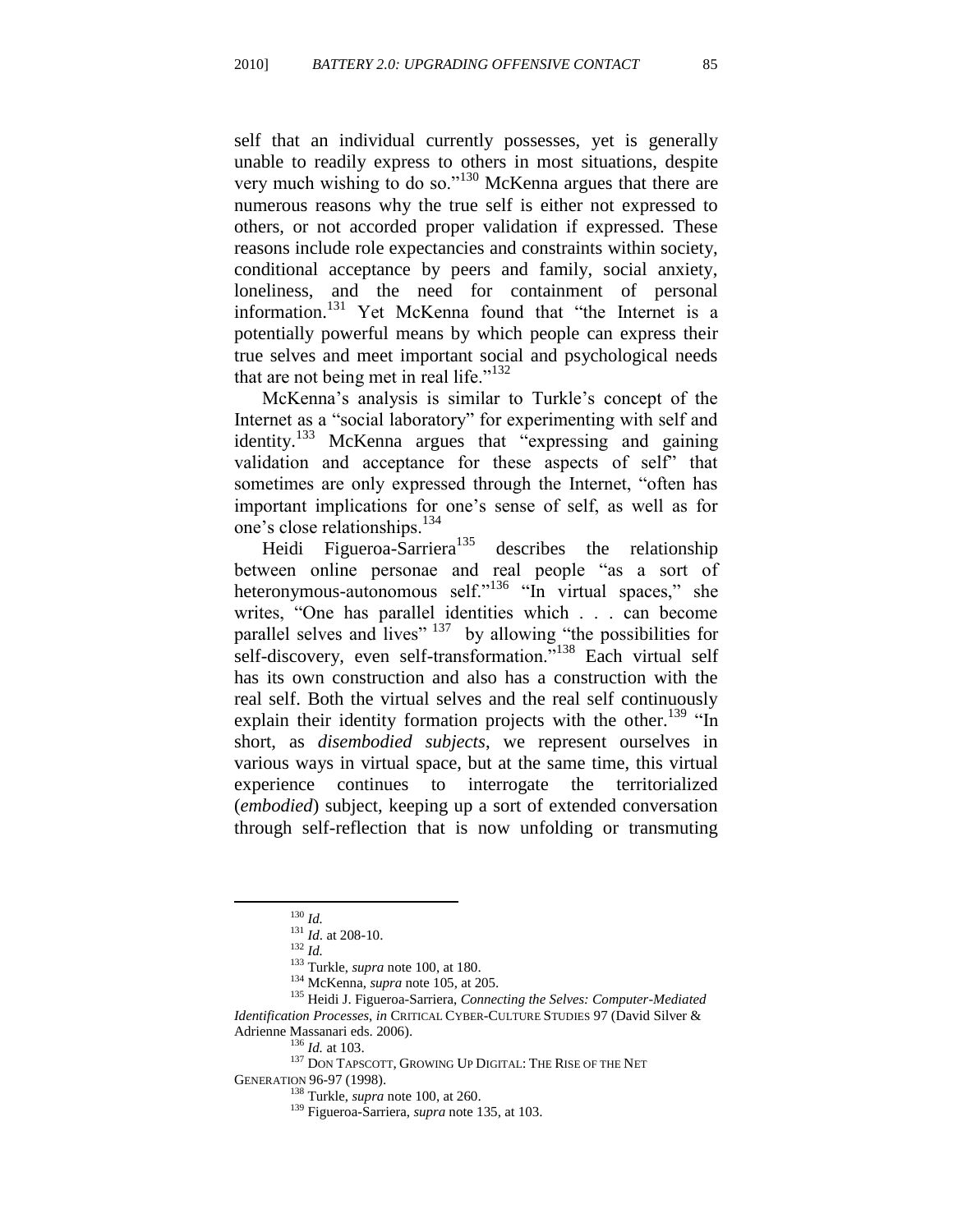from the open space to the territory."<sup>140</sup> The end result is that these "self-reflection processes" create "a subject and a body that cannot be reduced to an entity," where the distinctions between the virtual personae and the embodied personae do not matter.<sup>141</sup>

Yair Amichai-Hamburger, who conducted a study of online chatting users, describes the self-discovery component of the Internet as a search for the "real me." $142$  The Internet is important for online chatters because "[t]he unique protection afforded by the Internet encourages people to use it as a haven in which to explore their identity.<sup> $143$ </sup> Amichai-Hamburger notes that "for a significant number of people such as introverts, neurotics, lonely people, and people with social anxiety, the Internet may become a very significant part of their lives and perhaps the only one in which they truly express themselves."<sup>144</sup>

Individuals can form strong connections with online activities, and they can use those activities to formulate new forms of identity. Therefore, it is possible for a psychologist to testify that harm to an online activity constitutes a touching. In the nineteenth-century Vermont case, *Clark v. Downing*, <sup>145</sup> the court found an offensive battery when the defendant struck the plaintiff's horse as the plaintiff sat in his wagon. The modern equivalent is striking a plaintiff's car, either while the plaintiff is inside the car, or in, say, an RV or boat attached to the car. If such an act would constitute an offensive battery, a strong case is made that destroying or damaging a tool, which helps constitute part of a person's entire identity, is certainly an offensive battery. While one can invest a good deal of himself in a horse or a car, in the online context, one uses potentially vulnerable tools to develop and refine his very personality and concept of self.

Suppose, for example, that B kicks A's car. A may suffer aggravation, anger, or fear. However, if B destroys A's online identity or an aspect of that identity, A could suffer aggravation, anger, fear, a loss of identity, and emotional trauma, as well as other psychological harms that could take considerable time to fix. As another example, suppose A uses her online avatar and personal website to explore her masculine side. If B damages those things through sending A sexually explicit attacks or

<sup>140</sup> *Id.* (citing Heidi J. Figueroa Sarriera, *In and Out of the Digital Closet: The Self as Communication Network*, *in* CYBERPSYCHOLOGY 141-42 (Angel J. Gordo-López & Ian Parker eds. 1999) (emphasis in original)).

<sup>141</sup> Figueroa-Sarriera, *supra* note 135, at 103.

<sup>142</sup> Amichai-Hambuger, *supra* note 124, at 27.

<sup>143</sup> *Id*. at 38.

<sup>144</sup> *Id.* at 37.

<sup>145</sup> Clark v. Downing, 55 Vt. 259 (1882).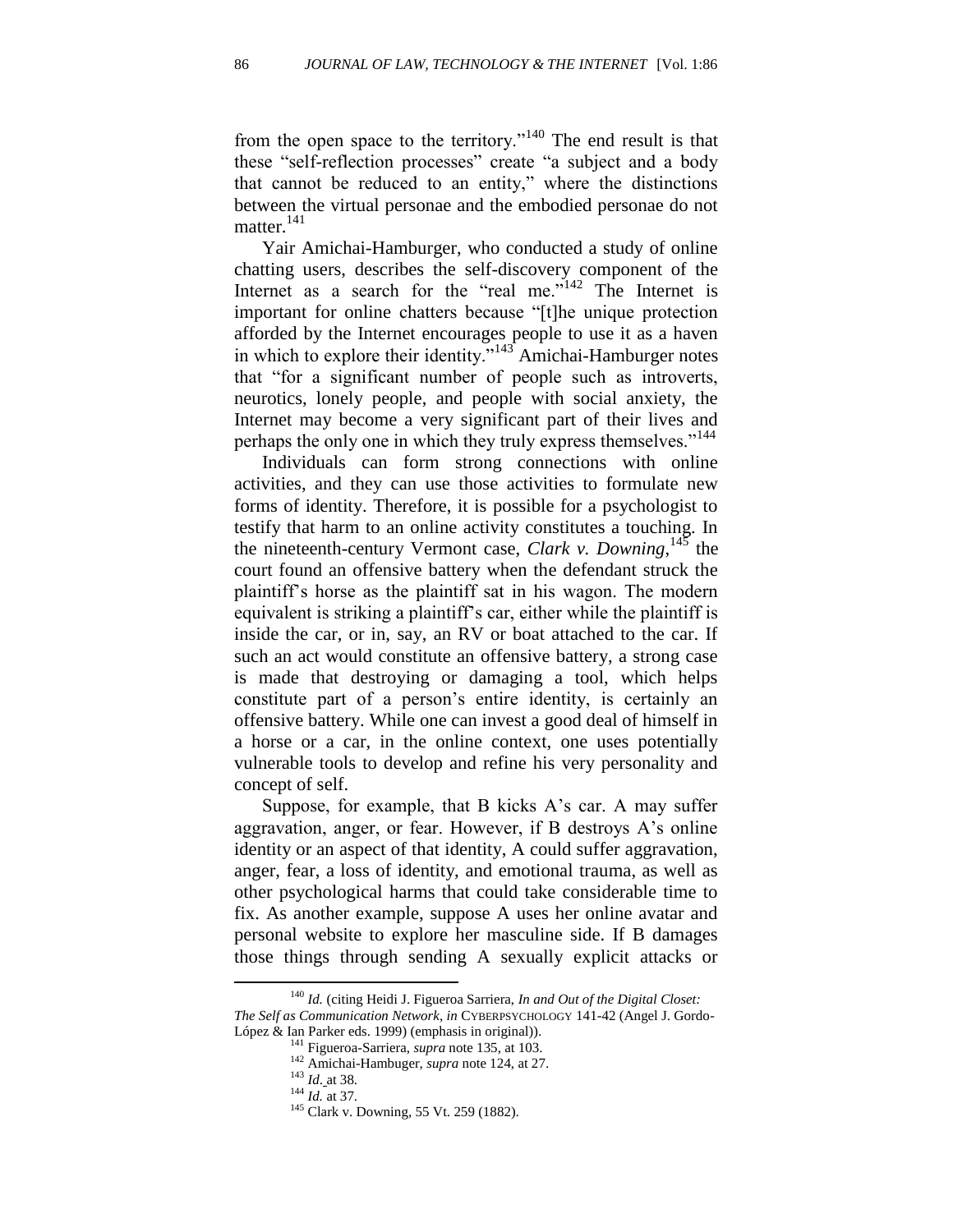insults, A might end up pushing away from or repressing those aspects of her personality, thus causing long-term psychological damage.

Given the extensive development of cyber-psychology as a field, experts are likely capable of introducing evidence to a court of the profound connection between self and digital self. With the development and increasing availability of cyberpsychological research, expert opinions regarding a plaintiff's psychological connection to a digital object should generally meet the evidentiary standards for admissibility in court.<sup>146</sup> Expert opinions of this sort should certainly provide enough evidence to survive a motion for summary judgment, and are likely admissible as evidence to prove a touching under the law of offensive contact battery.

# *B. The Object of a Cyber-Touching can be Customarily Regarded as Part of the Plaintiff's Person*

Under Section 18 of the Restatement (Second) of Torts, the contact at issue must be with anything so connected with the body as to be customarily regarded as part of the other's person.<sup>147</sup> Therefore, it must "be a contact which is unwarranted by the social usages prevalent at the time and place at which it is inflicted."<sup>148</sup> This approach focuses on community standards, and requires a psychological expert to testify that online activities can become so important to a person that they are customarily regarded as part of their person.<sup>149</sup> The Section 18 standard is met by presenting evidence of the impact that online activity can have on a person, $150$  and also presenting evidence of the scientifically recognized multiple identity view.<sup>151</sup> A judge then decides whether the "customarily regarded" standard is met.<sup>152</sup> Therefore, an expert must present compelling testimony, given that many judges are older and possibly less familiar with (and open to) the idea of multiple computer identities.

<sup>146</sup> *See* discussion *infra* Part IV.

<sup>&</sup>lt;sup>147</sup> RESTATEMENT (SECOND) OF TORTS  $§$  18, cmt. c. (1965).

<sup>148</sup> *Id.* § 19, cmt. a.

<sup>149</sup> *Id.* § 18, cmt. c.

<sup>150</sup> *See supra* Part III.A.

<sup>151</sup> *See* McKenna, *supra* note 105, at 205-06.

<sup>152</sup> *See* FED. R. EVID. 104(a).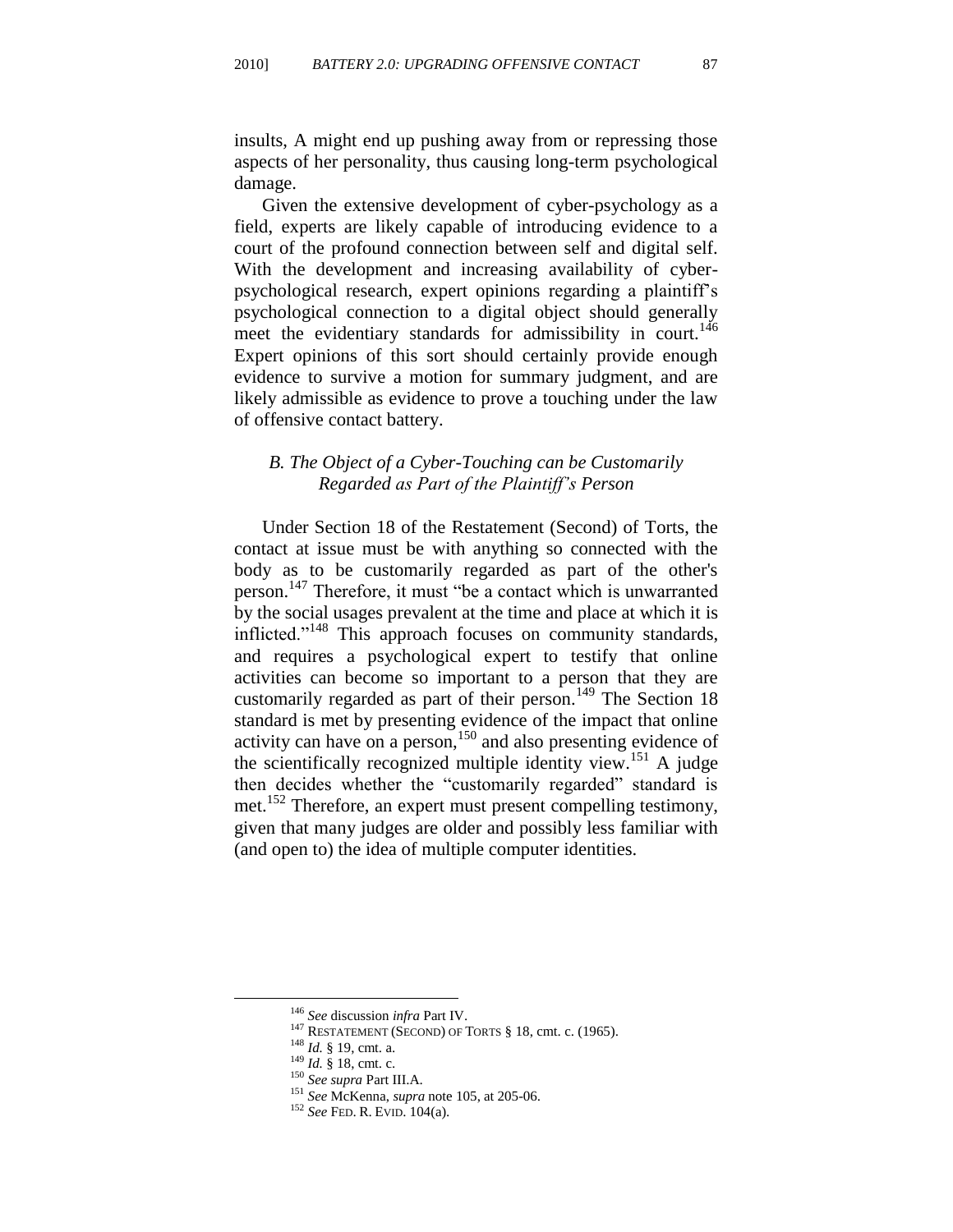#### **IV. EXPERT TESTIMONY**

In order to win a cyber-battery case, a plaintiff must introduce evidence from two types of experts: a computer expert and a psychologist. The computer expert has two critical functions. First, he or she can offer testimony as to the defendant's specific act that created the battery. Second, and, more importantly, he or she is the one who establishes an indentifying link between the defendant and the defendant's online activity. The testimony of the plaintiff's psychologist is also critical. The psychologist is needed to establish a sufficient connection between the plaintiff and the item touched so that the defendant's action is classified as a harmful or offensive touching under the offensive contact battery requirements.<sup>153</sup> Additionally, the psychologist's testimony may enable the plaintiff to recover emotional distress damages, depending upon the nature and extent of the harm caused by the defendant.<sup>154</sup>

Before admitting this expert testimony into evidence, the plaintiff's experts must satisfy qualification requirements and prove to the court that their testimony and opinions are reliable.<sup>155</sup> Given the lenient nature of the qualification requirements,<sup>156</sup> a plaintiff should have little trouble finding a qualified computer expert who can testify. Also, there is likely little difficulty in establishing the reliability of the computer expert's testimony pursuant to FED. R. EVID. 702. Finding a satisfactory psychologist, on the other hand, is likely more difficult, and might require a plaintiff to hire a psychologist who deals specifically in cyber-psychology. Additionally, problems may arise regarding the reliability of the psychologist's testimony. As a threshold matter, under the Federal Rules of Evidence, the expert testimony must "assist the trier of fact to understand the evidence or to determine a fact in issue.<sup> $157$ </sup> In addition, testimonial reliability must be satisfactorily shown, in accordance with the standards set forth in *Daubert v. Merrill* 

<sup>153</sup> *See supra* Part III.A-B.

<sup>154</sup> Henry Fradella et al., *The Impact of Daubert on the Admissibility of Behavior Science Testimony*, 30 PEPP. L. REV. 403, 423 (2003) ("Given that the law recognizes a compensable tort for both the intentional and negligent infliction of emotion distress, it is not surprising that courts routinely accepts the testimony of psychologists and psychiatrists regarding the types of emotional distress someone may have suffered.").

<sup>&</sup>lt;sup>155</sup> These standards must be in accordance with FED. R. EVID. 702 & 703, or the appropriate state rules of evidence, in addition to the standards set forth by the applicable evidentiary case law.

<sup>156</sup> An expert can be qualified by "knowledge, skill, experience, training, or education." See FED. R. EVID. 702.

<sup>&</sup>lt;sup>157</sup> FED. R. EVID. 702.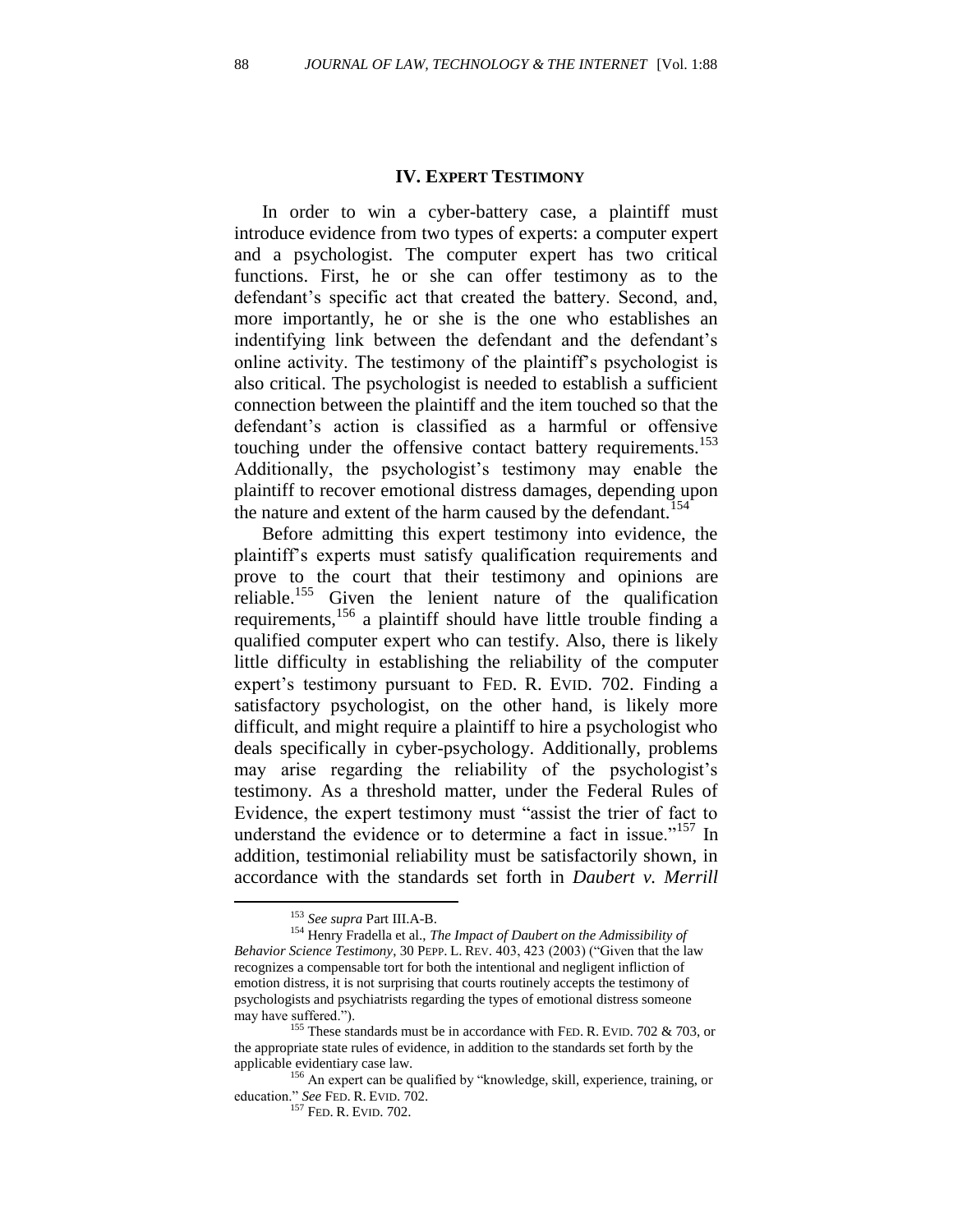*Dow*<sup>158</sup> and *Kumho Tire v. Carmichael,*<sup>159</sup> or the reliability standards of the appropriate state regarding expert testimony. A plaintiff's failure to provide such testimonial reliability likely leads to the expert's exclusion by the court and the case's dismissal through summary judgment or directed verdict.

Given the essential nature of expert testimony in cyberbattery actions, experts must be permitted to testify in order for such actions to have any chance of success. A cyber-battery plaintiff's failure to obtain admissible testimony from qualified experts will likely spell the end of his claim.

#### **V. CONCLUSION**

The development of new digital applications, games, and web content provides us with an ever-expanding array of ways to interact and exist in the digital world. As we continue to immerse ourselves in digital activities, and as we raise our children in a world where having an online presence is the norm, the likelihood of us becoming victims of harmful online activities increases. Additionally, as the Internet becomes more prevalent in our lives, its psychological effects will also continue to expand. $160$ 

If we are confronted with certain harmful online actions, we may suffer personal and psychological harm similar to the harm resulting from traditional torts committed in the real world. These harmful online actions should become increasingly commonplace as the Internet becomes a more dominant part of our daily lives.<sup>161</sup> Therefore, people need a means to protect themselves from being harmed over the Internet.

In order to recognize cyber-battery as an actionable tort, legal recognition that digital harms have real world consequences is required. What occurs online does not necessarily stay online. Harm is caused regardless of whether

<sup>158</sup> 509 U.S. 579, 593-94 (1993) (modifying the Federal Rule of Evidence 702 three-part requirement for testimony by allowing judicial discretion as to the reliability of expert testimony based on a four-part test).

<sup>&</sup>lt;sup>159</sup> Kumho Tire Co. Ltd. v. Carmichael, 526 U.S. 137 (1999) (expanding the *Daubert* requirements to all expert knowledge and also modifying the applicability of *Daubert*).

<sup>160</sup> For example, one scholar, David Levy, has written extensively about how people might be affected in the area of love and sex by continual digital interactions with computers and robots. Levy also writes on how current bonding between people and their electronic possessions is being affected by attachment theory and psychological changes as a result of our interactions with technology. *See* DAVID LEVY, LOVE AND SEX WITH ROBOTS: THE EVOLUTION OF HUMAN-ROBOT RELATIONSHIPS (2007).

<sup>&</sup>lt;sup>161</sup> This likelihood is particularly true if the Internet becomes a broad and widely accessible community forum, or if it becomes a primary means of personality development and expression.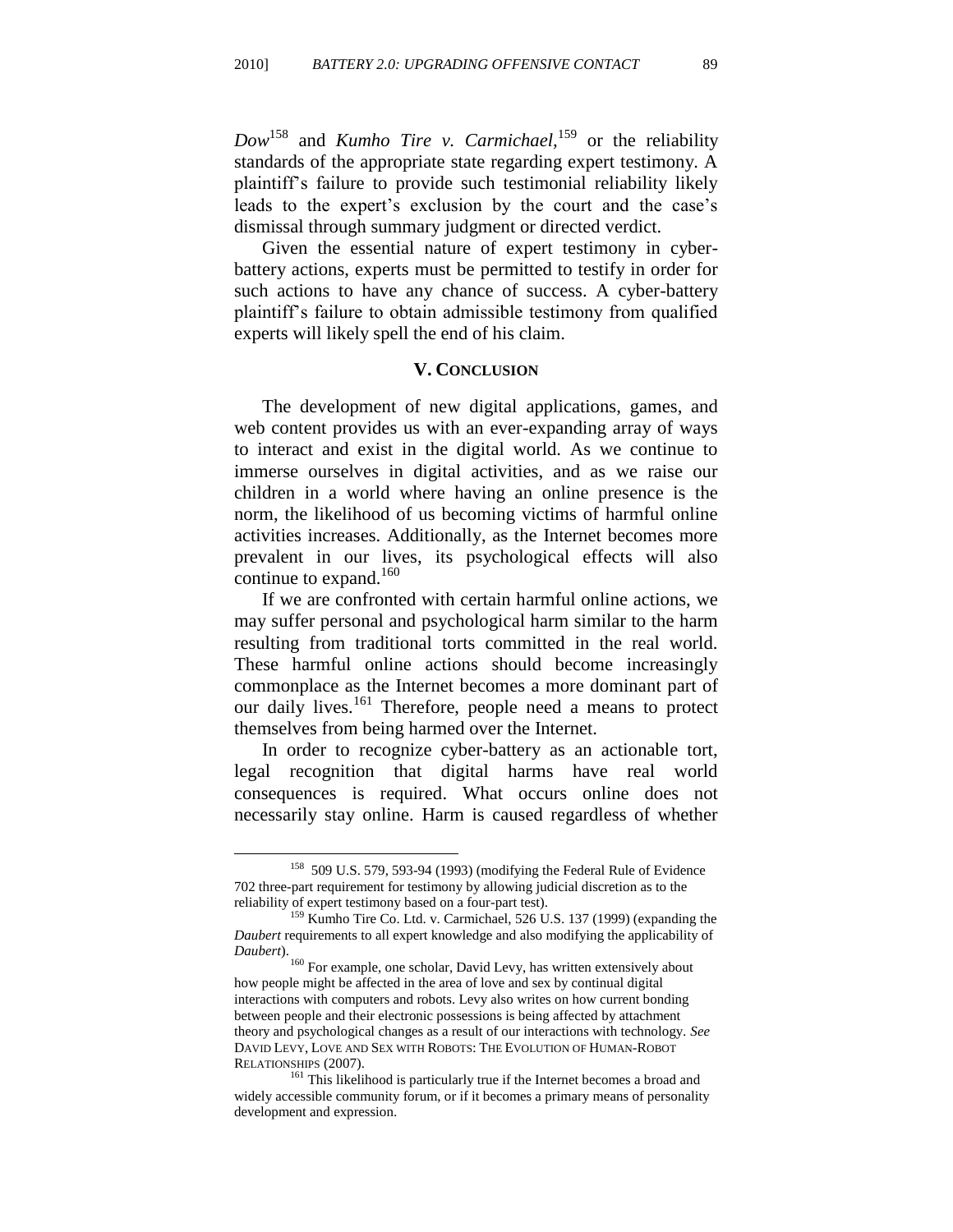one wrongfully knocks a plate out of a man's hand or wrongfully knocks an e-book out of an avatar's hand. Given the rapidly expanding nature of online activity and virtual worlds, we need to recognize that an intentional and wrongful harm is still an intentional and wrongful harm, no matter where it takes place. A person should not escape the consequences of his wrongful actions, particularly if his victim suffers severe psychological damage, simply by using the Internet as a defense.

Civil tort law already recognizes that some actions constitute battery even if the victim's physical body is not directly affected.<sup>162</sup> The lack of a cyber-battery statute is possibly due to the nature of lawmakers. Individuals charged with making and modifying laws are typically much older than most of the people who will likely suffer digital harms at issue in a cyber-battery.<sup>163</sup> Lawmakers may not understand or recognize the harms that can result to victims of cyber-battery. Perhaps this is because they do not understand how a person is so involved in a digital world that he suffers consequences from harms that occur in that world. Most current lawmakers are not exposed to the Internet as much as the typical cyber-battery victim. These lawmakers are unlikely to have played the games, used the tools, or engaged in the activities referenced in a typical cyber-battery victim's complaint.

To change the law and promote an acceptance for cyberbattery actions, victims and victims' advocates must lobby lawmakers, as well as those close to lawmakers. Victims and their advocates should work with people in government who are connected to the digital activities at issue. They should explain where the harms lie and what can do done to address the harms. State bar associations should play a major role in speaking out for victims of cyber-battery and framing the issues created by the cyber-battery tort. They can also provide the legal expertise, financial backing, and statewide influence necessary to create changes in the law.

<sup>162</sup> *See supra* Part II.A-G.

<sup>&</sup>lt;sup>163</sup> In 2008, the average age of a member of the United States House of Representatives was 55.9, and the average United States Senator was 61.7 years-old. *See* CONGRESSIONAL RESEARCH SERVICE: THE LIBRARY OF CONGRESS, CRS REPORT FOR CONGRESS: MEMBERSHIP OF THE 110TH CONGRESS: A PROFILE 1, *available at* http://www.senate.gov/reference/resources/pdf/RS22555.pdf. Individuals among the ages of 55 and older are less likely to use the Internet for activities that often give rise to cyber-battery such as social networks, virtual words, and online games. *See* Memorandum from Sydney Jones, Research Assistant & Susannah Fox, Associate Director, PEW Internet & American Life Project (Jan. 28, 2009), *available at* http://www.pewinternet.org/~/media//Files/Reports/2009/PIP\_Generations\_2009.pdf.